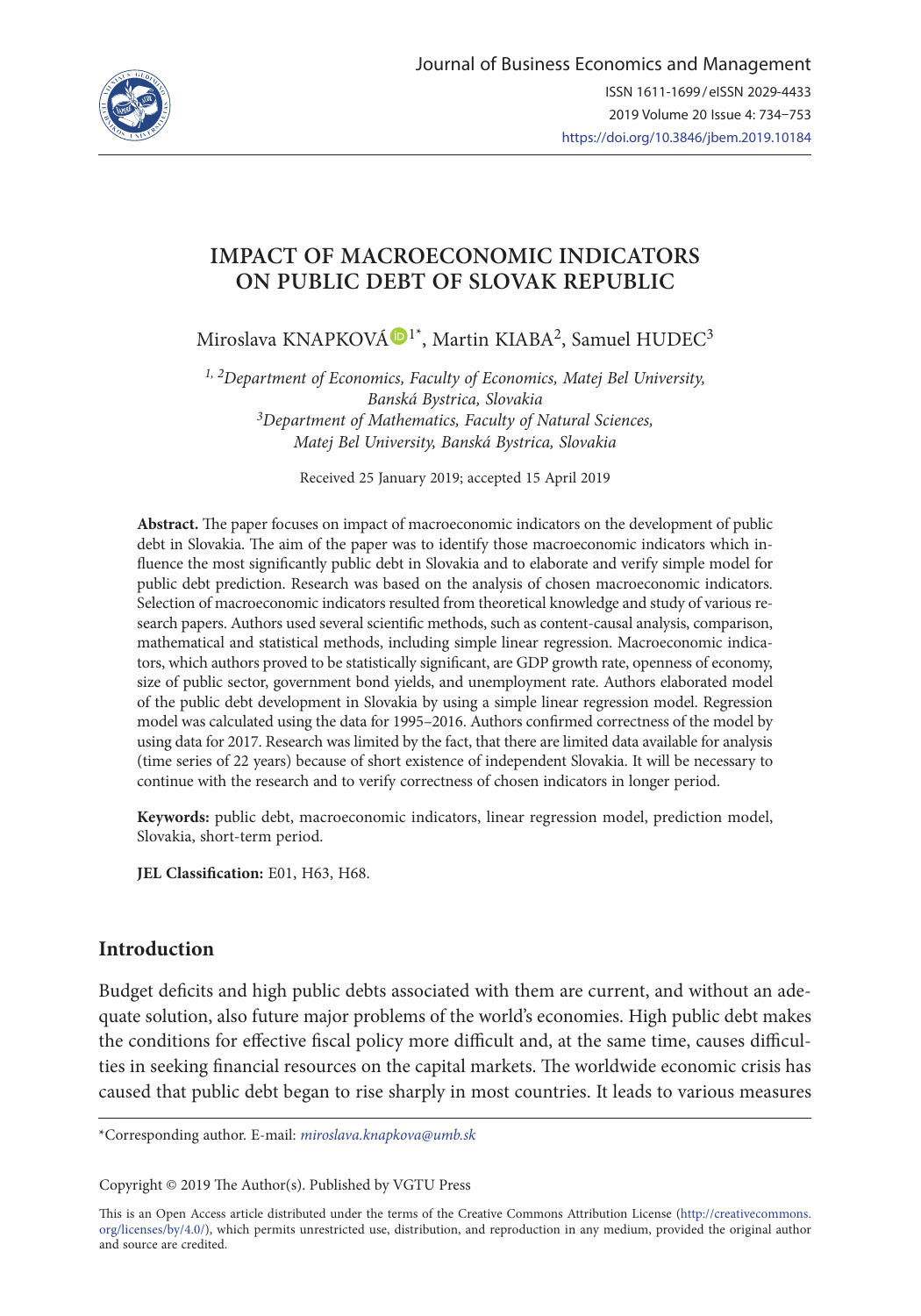to reduce public debt, to restore economic growth and to recover national economies. However, the threat of high public debt and its negative consequences are still up to date.

There are various factors behind the development of public debt. They vary from historical factors (Stasavage, 2003; Page, 2018; D'Erasmo & Mendoza, 2018), through political (Di Bartolomeo et al., 2018; Ono & Uchida, 2018), to economic factors (Poghosyan, 2018; Chen, Yao, Hu, & Lin, 2017). Given the complexity and range of the issue, from several factors influencing public debt in the research, authors have selected only group of macroeconomic indicators. The paper addresses the issue of the dependence and impact of macroeconomic indicators on public debt.

The interdependence of the development of public finances and macroeconomic indicators was already confirmed by various scientific studies (Knedlik & Schweinitz, 2012; Savona & Vezzoli, 2015; Cournède, 2010; Lammam & MacIntyre, 2016; Neck, Blueschke & Weyerstrass, 2012; and others). The research studies were conducted either by individual authors or by scientific teams within international organizations, such as The Organization for Economic Cooperation and Development (further in the text "OECD"), the International Monetary Fund (further in the text "IMF"), the European Central Bank (further in the text "ECB") and the European Commission (further in the text "EC").

The aim of the paper is to identify those macroeconomic indicators which influence most significantly public debt in Slovakia and to elaborate and verify simple model for public debt prediction in Slovakia. In the paper, authors examine various macroeconomic indicators and their impacts on the public debt in Slovakia. When considering relationship between the macroeconomic indicators and public debts, most of the researchers analyzed influence of foreign direct investments, inflation, unemployment rates, government spending, labor productivity, government bonds, and interest rates on public debt. Researchers have also used macroeconomic indicators to construct various models for predicting public debt and its trends. The study offers unique approach to identify the most significant indicators from various macroeconomic areas, including openness of the economy.

This paper is organized in five sections. The theoretical framework of the research is proposed in Section 1. It focused on theoretical and field researches of European and world economists, which describe interrelation between the public debt and various indicators (macroeconomic as well as other factors). According to the studies, the most reliable indicators are political factors, such as political decisions and democracy, gross domestic product and economic growth, inflation, unemployment, and government bonds. The methodology of the research is described in Section 2. Authors analyzed situation in Slovakia from 1995 to 2016 and collect relevant macroeconomic indicators for this period. Consequently, authors used linear regression model to identify relationship between the public debt and macroeconomic indicators. Creation of the model, including steps of its creation and verification of the correctness of the model, are presented in Section 3. At first, authors described process of creating the model. After that authors verified applicability of the model by using the  $Q - Q$ plot, homoscedasticity, and coefficient of variance. Prediction of the public debt in Slovakia for year 2017 is available in Section 4. Finally, the research implications, research limitations and future directions for continuing research are discussed.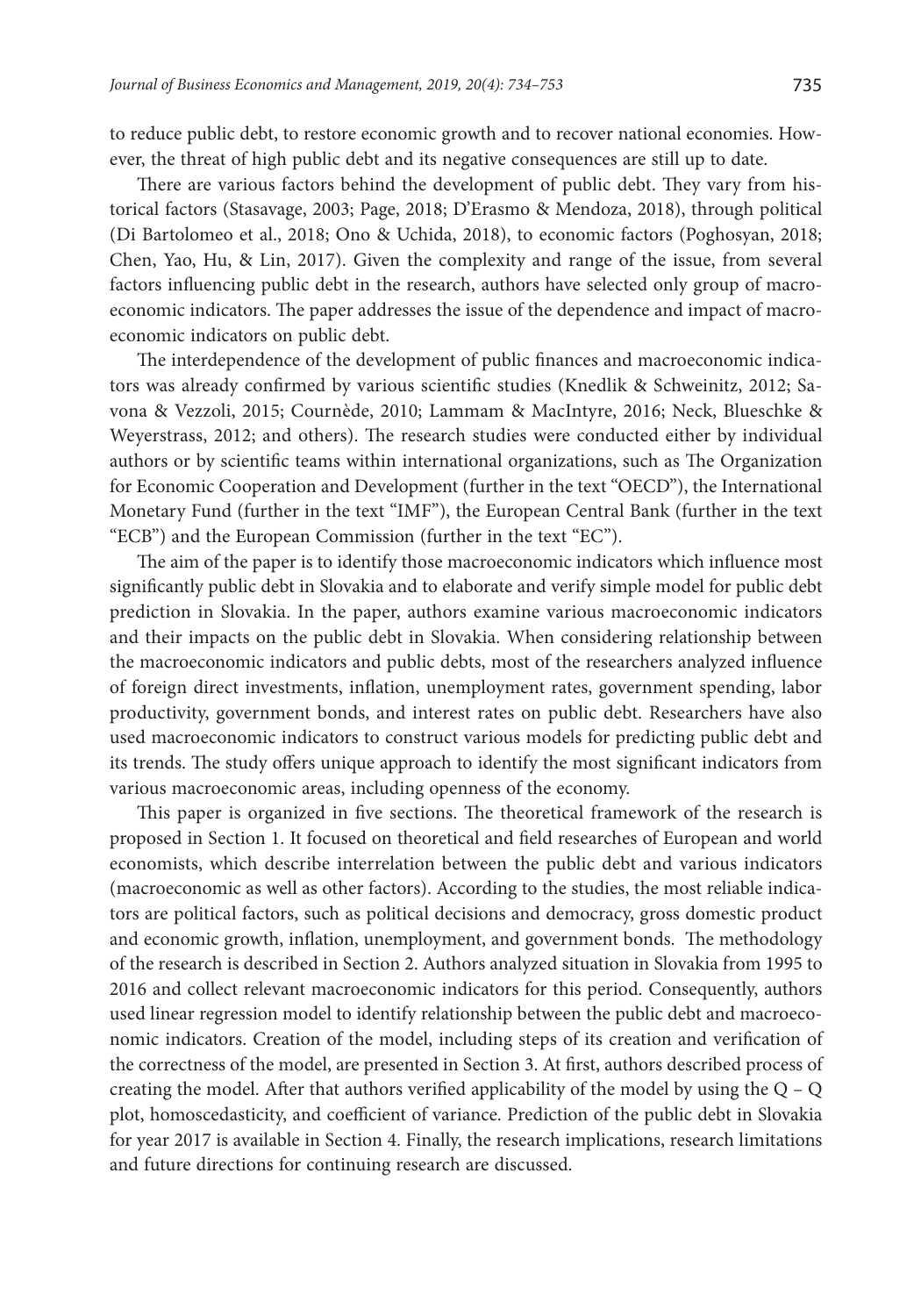#### **1. Theoretical framework of the research**

This paper focuses primarily on the relationship between the debt development in public finances and the development of the overall macroeconomic environment. Apart from the macroeconomics, there are also other factors influencing debt indicators. Authors could mention mostly exogenous non-economic factors, such as unfavorable natural conditions, natural disasters, military conflicts, epidemics, global environmental problems, migration, demographic, and political factors affecting deficit and public debt. Some researches focusing on political factors showed that, both in the short term and long term, it is possible to rank these factors among the most important ones influencing the size of the public debt. In the last 30 years, numerous researches in this area were conducted within the European Union, OECD and Latin America member states. Particular research works are interlinked. In some cases, they complement each other, in other cases, they confront one another. Based on the research papers, it is possible to point to some common and interesting conclusions concerning the impact of political decisions on public spending, deficits and ultimately public debts. Persson, Roland and Tabellini (2007), and Milesi-Ferretti, Perotti and Rostagno (2002), agreed that government spending is higher if the government's political forces are distributed proportionally in comparison with government spending under the majority government. According to their findings, if the proportional government transforms into a majority one, government spending would be reduced. Roubini and Sachs (1989) and Vučkovic and Sertic (2013) agreed that decisions made by the fragmented government result in higher budget deficit and in overall public debt. Eusepi and Wagner (2017) focused on the comparison of public debt in democratic states and monarchies. They summed up that it is not possible to avoid public debt in democratic states, while in monarchies public debt could be eliminated. Although the political factors significantly affect the public finances of the state, we abstract from them in the research and focus only on the macroeconomic factors which affect the deficit and consequently the public debt. Study by Challe, Charpe, Ernst and Ragot (2011) also focuses on government spending. Governments are trying to boost household consumption during the economic downturn, through financial support for the unemployed. Unemployment benefits are dampening the impact of employment decline and thus declining household consumption. However, this measure increases government spending, which is often reflected in the increase in public debt. Mazúrová and Kollár (2015) focused on the development and structure of government spending of Slovak Republic, in the period between 1997 and 2011. Their findings showed that the proportion of government spending to GDP ratio on infrastructure in these years in Slovakia was higher than the average in the European Union. However, they proved that government spending stimulates economic growth even during the crisis. Berggren and Bjornskov (2019) pointed out that regulation of economy (such as regulation of labor, business and credit) have significant influence on public debt. Based on the empirical analysis covering up to 67 countries during the period 1975–2010, they confirmed that regulatory freedom, especially with respect to credit availability, reduces debt accumulation (it is even more significant during the policy stability and credibility, and when governments have right-wing ideologies).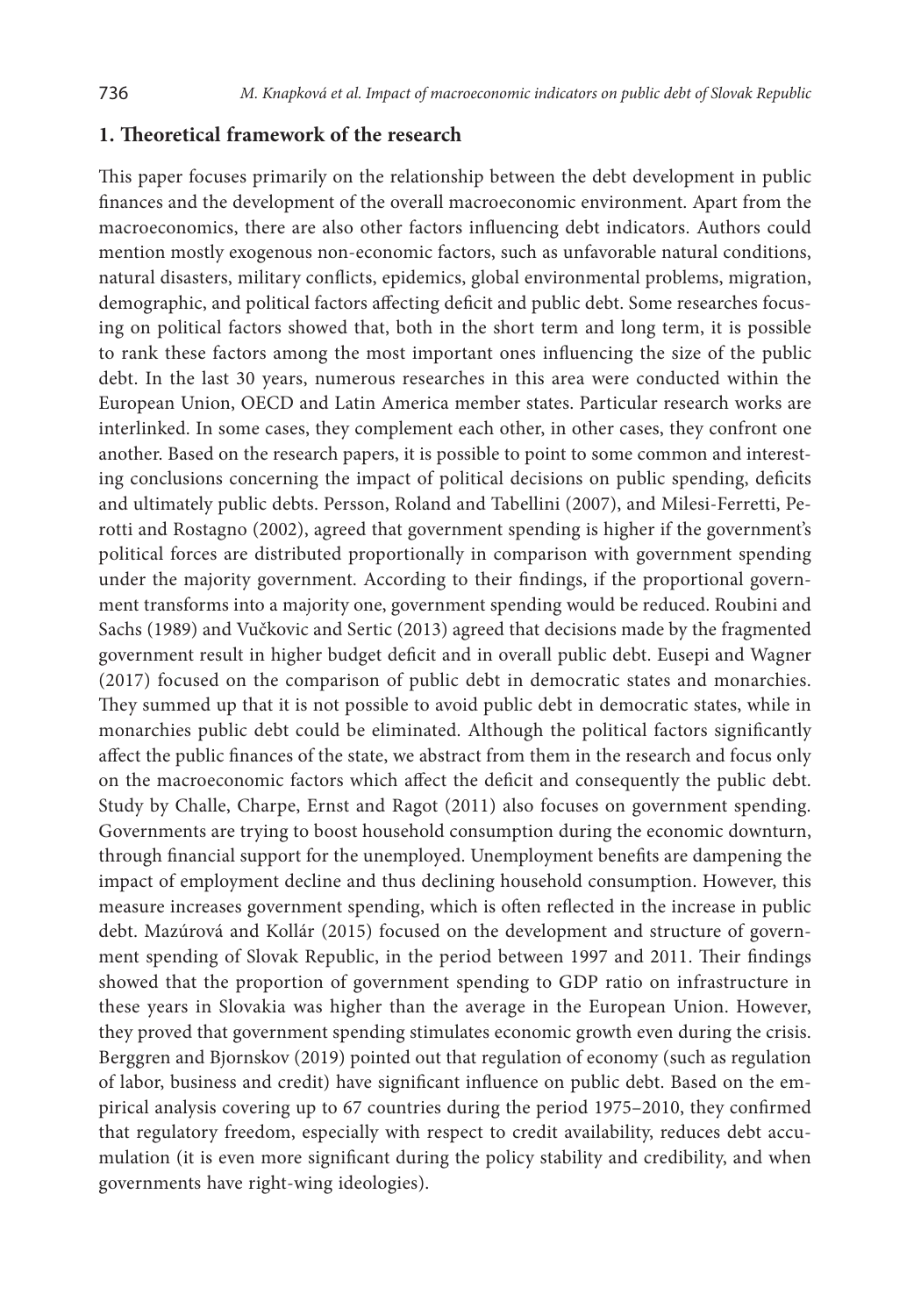In the following part of the paper, authors present fundamental findings of national and foreign studies, which focused on the relationship between the various macroeconomic indicators and public debts, as well as on models for public debt prediction. In the research, authors focus on the impact of macroeconomic indicators on public debt. However, it is not possible without considering the opposite relationship, mutual interconnection of public debt and economic growth. Checherita-Westphal and Rother (2012) analyzed the non-linear effect of public debt on GDP growth in 12 countries of the euro area. Their results showed that the function displaying a relationship between public debt and GDP growth rate has a concave shape with a turnover point at 90% to 100% of public debt ratio to GDP. This conclusion is supported by the study of Reinhart and Rogoff (2010). They monitored public debt and GDP growth in 44 countries in the period of almost 200 years. The results proved that public debt negatively affects the growth of GDP when the level of indebtedness is above 90% of GDP. However, another analysis carried out by Caner, Grennes and Koehler-Geib (2010) on 101 countries within the period 1980–2008 showed a different debt value, which has a negative impact on economic growth. According to this study, the critical value of public debt is at the level of 77% of GDP. Public debt that goes beyond this limit has a negative impact on GDP growth. The same result was presented also by Nayak and Pandit (2015). Gomez-Puig and Sosvilla-Rivero (2018) analysed influence of the public debt on economic area in euro area in the period of 1961–2013. They pointed out that public debt always has a negative impact on the long-run performance of euro area member states, whilst its short-run effect may be positive depending on the country. Interaction between the economic growth, public debt and political power (namely old and young voters) was analysed by Real, Katsuyuki and Tetsuo (2018). Their study showed that increased political power of old voters lowers economic growth, which eventually leads to higher public debt.

While many researchers try to find a universal threshold from which the negative impact of debt growth is evident, other researchers proclaim that threshold is different in various countries. On the other side, Pescatori, Sandri and Simon (2014) argued that there is no evidence of a specific debt threshold that would divide the amount of debt into "good" and "bad", the one, which should have positive or negative impact on growth. Baum, Checherita-Westphal and Rother (2012) also confirmed similar findings. Their results indicated that the short-term impact of the public debt on GDP growth is positive, but it declines almost to zero and loses importance if the ratio of public debt to GDP exceeds 67%. This result was applicable for most of applications their monitored, in dynamic and non-dynamic models.

Some authors also confirmed the negative impact of public debt on private consumption. The non-linear effects of public debt on private consumption were, for example, the subjectmatter of Choa and Rhee (2013). They conducted research in 16 OECD countries in the period of years 1983–2011. Their findings confirmed importance of a threshold, namely 83.7% of public debt on GDP. Similar threshold was confirmed also by Berben and Brosens (2007), and Reinhart and Rogoff (2010). Model of Ambler, Bouakez and Cardia (2017) pointed out, that an increase in public spending is associated with an increase in private consumption and the real wage. Goedl and Zwick (2018) analysed long-run distribution of Austrian public debt using a Markov chain model of the debt-GDP ratio. Their found out that Austrian fiscal policy is consistent with a stable long-run distribution of the debt-GDP ratio with a value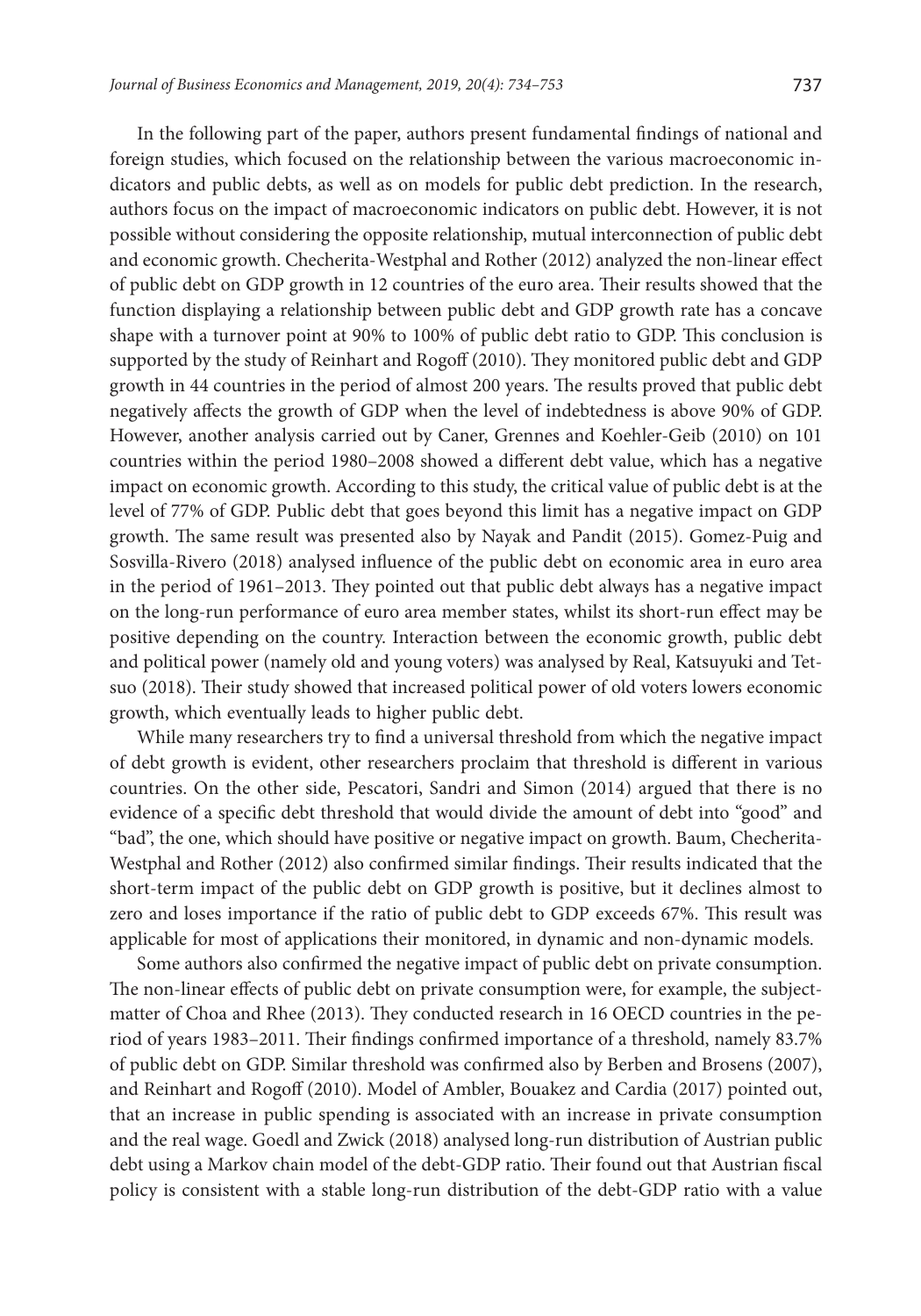close to the 60% threshold. They also showed that the existence of a stable long-run distribution of the debt-GDP ratio depends on a continuing tendency of fiscal policy to reduce the primary deficit in face of rising debt. Debt to GDP ratio in Spain was a subject-matter of Esteve and Tamarit (2018). They investigated the long-run relationship between public debt and economic growth in the Spanish economy for the period 1851–2013. They found some support for a negative relationship between public debt and economic growth, however, they did not confirm clear evidence of a debt threshold.

Many studies investigate the macroeconomic imbalance that leads directly to the debt crisis. Several authors point to the negative effects of the debt itself, its disproportionate increase associated with other economic imbalances, in particular. However, this fact does not automatically predict the debt crisis. Therefore, it is important to predict future crisis, but also to predict the debt development in general and possibly also the extent of debt growth. For this purpose, team of Sinha, Arora and Bansal (2011) elaborated a multiple regression model for forecasting public debt development. It was designed separately for low-income countries and for high-income (or more advanced) countries. They pointed out that the impact of macroeconomic indicators is different in countries with different economic levels of development. There are differences, for example, in the effects of FDI, which have a greater impact on the indebtedness of the countries that belong to the middle-income group of countries compared to high-income countries. The second difference is that inflation and interest rates are important indicators for the middle-income group of countries, but not for high-income countries. The high variability of any change in interest rates or inflation thus has a significant impact on government borrowing costs. Dawood, Horsewood and Strobel (2017) used several crisis variables to develop powerful dynamic-recursive technique for debt crises forecasting.

Many other researchers have shown that the relationship between public debt and inflation has a reciprocal dependence. Dependence of public debt and inflation was empirically verified, for example, by the study of Reinhart and Rogoff (2010). They carried research in 44 countries over a 200-year period, and they monitored dependency between inflation and public debt. According to their research, public debt and inflation have a two-sided dependency. Kwon, McFarlane and Robinson (2006) obtained a similar result. The results of their regression showed that the debt increase is strongly associated with high inflation. However, this has been proved only in developing countries. Aizenman and Marion (2009) modelled the impact of inflation on public debt. According to them, the possibility of reducing debt through inflation is nothing new and this method is applicable. The interdependence of these two indicators is obvious, as well as their mutual influence. Their model predicts that the annual inflation rate of 6% may reduce debt by up to 20% over the course of four years. It goes without saying that the simulation took place at specific levels of indebtedness and that the output parameters would be different for another input. Akitoby, Binder and Komatsuzaki (2017) studed impact of low or high inflation on the public debt-to-GDP ratio in the G-7 countries. Their findings show that if inflation were to fall to zero for five years, the average net debt-to-GDP ratio would increase by about 5 percentage points during that period. In contrast, raising inflation to 6 percent for the next five years would reduce the average net debtto- GDP ratio by about 11 percentage points. They also confirmed that higher inflation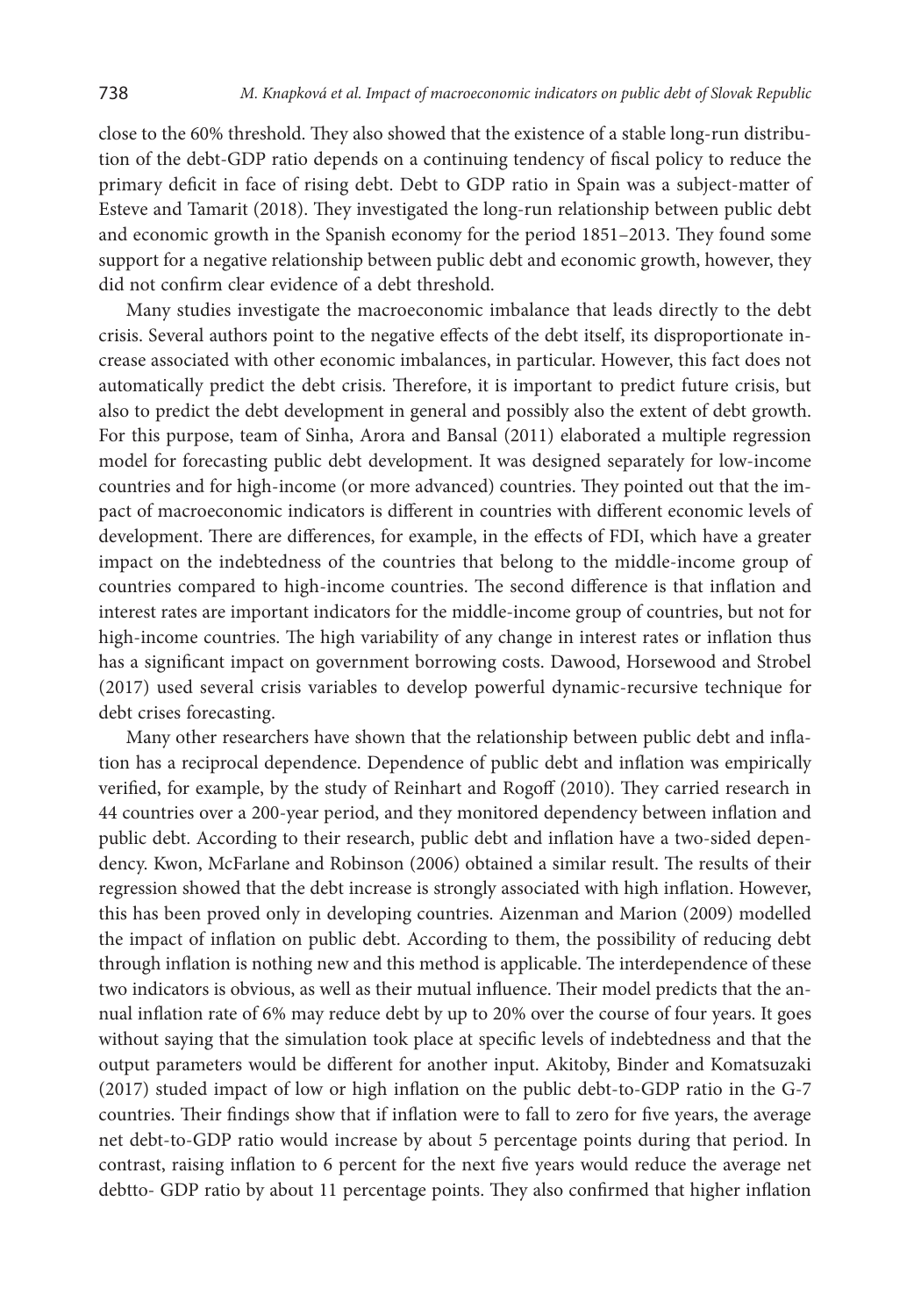could help reduce the public debt-to- GDP ratio in advanced economies. The interdependence between the inflation and public debt is analysed also in study of Ferrari (2018). His findings showed that it is optimal for the government to adopt a policy that keeps the debtto-GDP ratio under an inflationdependent ceiling. Bohn (2019) published research based on 25 years data focusing on link between seigniorage finance and deficit finance when a country is politically unstable. His findings showed a potential negative correlation between them.

The indicator of unemployment rates is another factor that can be assumed to be linked to public debt. For example, the research study by Horváthová, Horváth, Gazda and Kubák (2012), which focuses on the interdependence of unemployment and public debt, shows that unemployment has a negative impact on public debt. The reason is that rising unemployment can cause tax revenue cuts. The research study by Neck, Blueschke and Weyerstrass (2012) deals also with the issue of unemployment. They results show that it is slightly better for the economy to boost GDP growth and take steps to reduce unemployment even though it will temporarily be at the expense of higher indebtedness.

Another macroeconomic indicator influencing public debt is labor productivity. As the study by Blavy (2006) states, there is interdependence between the level of public debt and productivity. Analysis of the sample of 35 developing countries has shown that rising indebtedness has the effect of reducing the country's labor productivity growth rate. High level of indebtedness interfere with the correct capital allocation in the country by increasing uncertainty for investors and it also leads to smaller number of positive externalities resulting from public investment. On a sample of 20 OECD economies, Salotti and Trecroci (2012) conducted an analysis in 1970–2009. Their results also confirmed that the growth of public sector indebtedness is associated with a lower rate of productivity growth. Lammam and MacIntyre (2016) state that in the long run, government debt may negatively affect economic growth and prosperity. A high and growing public debt can lead to increase interest rates. Subsequently, this leads to higher borrowing costs in the private sector, which discourages the company from capital investment – the main driving force of productivity. Oulton and Sebastiá-Barriel (2017) analysed influence of the financial crisis interlinked with public debt on the labour productivity. On the case of 61 countries in the period of 1954–2010, they elaborated a model to estimate short-run and a long-run effects of the crisis on the growth rate of labor productivity. They also pointed out, that effects of crisis are larger in developing than in developed countries.

The last indicator, which analyses several studies in relation to public debt, is the yield on government bonds. As the theory states, the relationship between interest rate on government bonds and fiscal responsibility can be seen from two perspectives. Rising interest rates can naturally increase public debt on the one hand, but on the other hand, it can work the other way, as at high interest rates, governments are forced rather exercise restrictive fiscal policy than borrowing and paying high interest rates (Horváthová et al., 2012). Furceri and Mourougane (2010) have studied the effects of fiscal policy using the sample of euro area countries. The outcomes of their model show that increasing the deficit-to-GDP ratio by one percentage point increases the spread between government bond yields and short-term rates by 0.25 percentage points. In his study, Cournède (2010) examines the change in yields on government bonds in relation to public debt. A very high ratio of government debt to GDP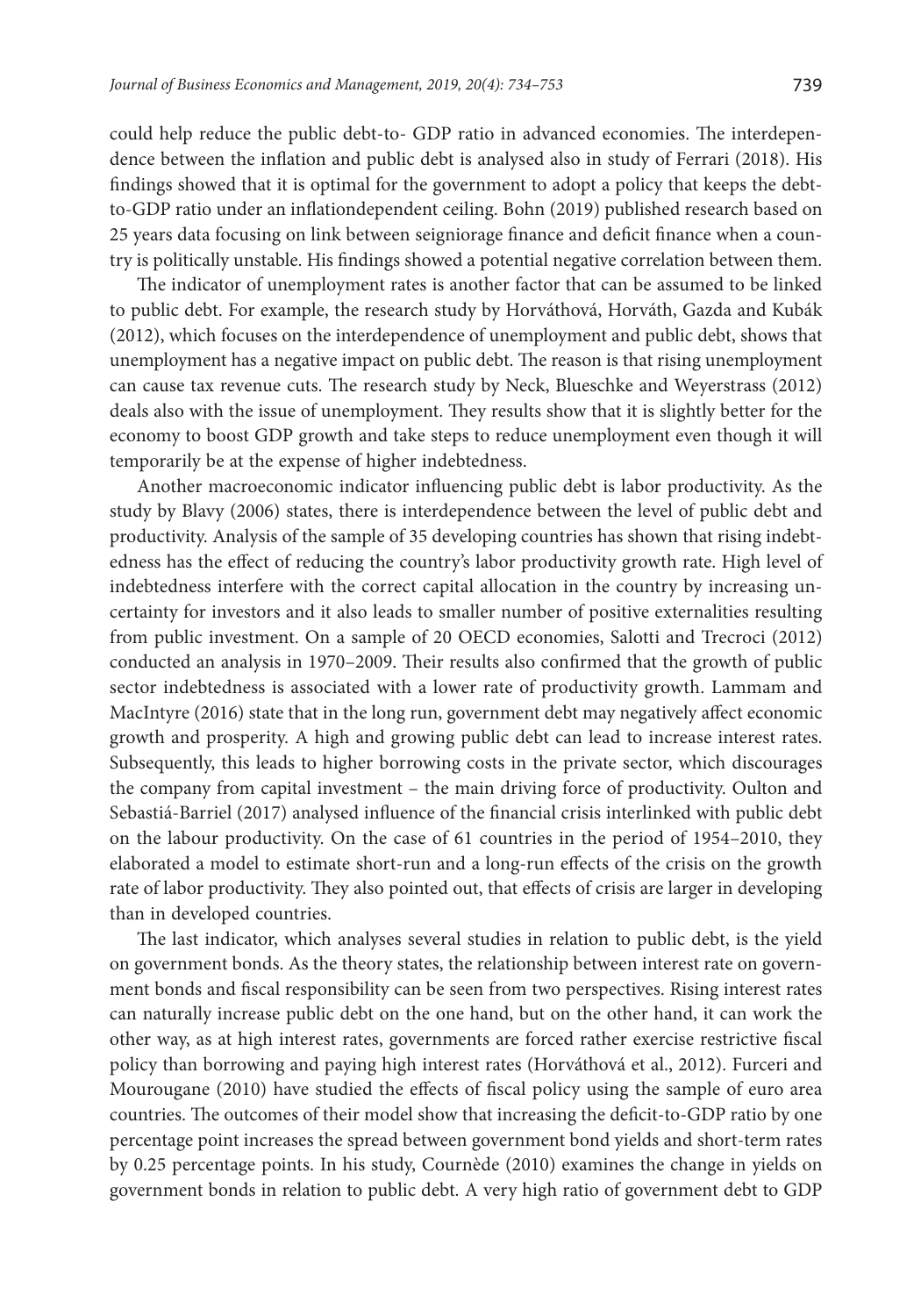can push up interest rates on government bonds, which subsequently affects the cost of financing for businesses. The transmission mechanism of interest rate increases on government bonds is reflected in corporate loans, usually not in proportion one to one but slightly less.

When considering relationship between the macroeconomic indicators and public debts, most of the researchers analyzed influence of foreign direct investments, inflation, unemployment rates, government spending, labor productivity, government bonds, and interest rates on public debt. Researchers have also used macroeconomic indicators to construct various models for predicting public debt and its trends.

One of the most comprehensive analyses of the dependence of public debt on macroeconomic indicators was elaborated by Knedlik and Schweinitz (2012). They analyzed four frequently used models of the European Commission (2010), the European Central Bank (ECB, 2010), the German Ministry of Economics and Technology (Bundesministerium für Wirtschaft und Energie – BMWi, 2010) and Heise (2011). Apart from evaluating all four models, the authors also introduced their own composite indicator. When compiling it, they came out of the belief that the model should be composed of the highest possible number of indicators. The evaluation showed that the weakest results were attained using the European Commission model. The Heise's model was relatively good and the most accurate results were achieved using a composite indicator. This may support the assumption that a comprehensive indicator is the most appropriate to achieve the most accurate prediction of the public debt.

Savona and Vezzoli (2015) devoted their research to the creation of the debt-crisis forecasting model. They created a model that they used to analyze the situation in the group of developing countries and in the PIGS countries between years 1975 and 2010. Based on this analysis, the main factors, that can be used to predict long-term crises, are the liquidity of the economy (the ratio of short-term debt to reserves), bonds interest rates, GDP growth, undervaluation of currency and political developments in the country.

Csortos and Szalai (2014) focused on forecasting macroeconomic and financial inequalities. They used the EWS (Early Warning System) methodology for a group of ten Central and Eastern European countries to predict their macroeconomic and financial imbalances. Research of Islami and Kurz-Kim (2014) was initiated by problems in the banking sector and by the need to find a more appropriate predictive tool for forecasting financial stress and financial crises. Their study showed that indicator "implied stock market volatility", which has been used in the past for predicting crises in the banking sector, is inadequate for predicting problems in the real economy. Authors therefore proposed to use a composite indicator of financial stress which will consist of several monitored variables.

Even there are many researches focusing on the different aspects and indicators influencing public debt, there is no complex study focusing on the public debt in Slovakia or surrounding countries. Slovakia, as a small open economy, developing from socialistic to transitional and finally to market economy, has many specific features comparing to west countries. Lack of continuity, relatively short period of available data (Slovakia as independent country exists from 1993), and previous instability in public finances cause, that public debt models (which describe or eventually predict public debt) vary and change depending on the choosing variables influencing public debt. Intention of this research is to identify those macroeconomic indicators (without considering other factors) that influence public debt in Slovakia most significantly.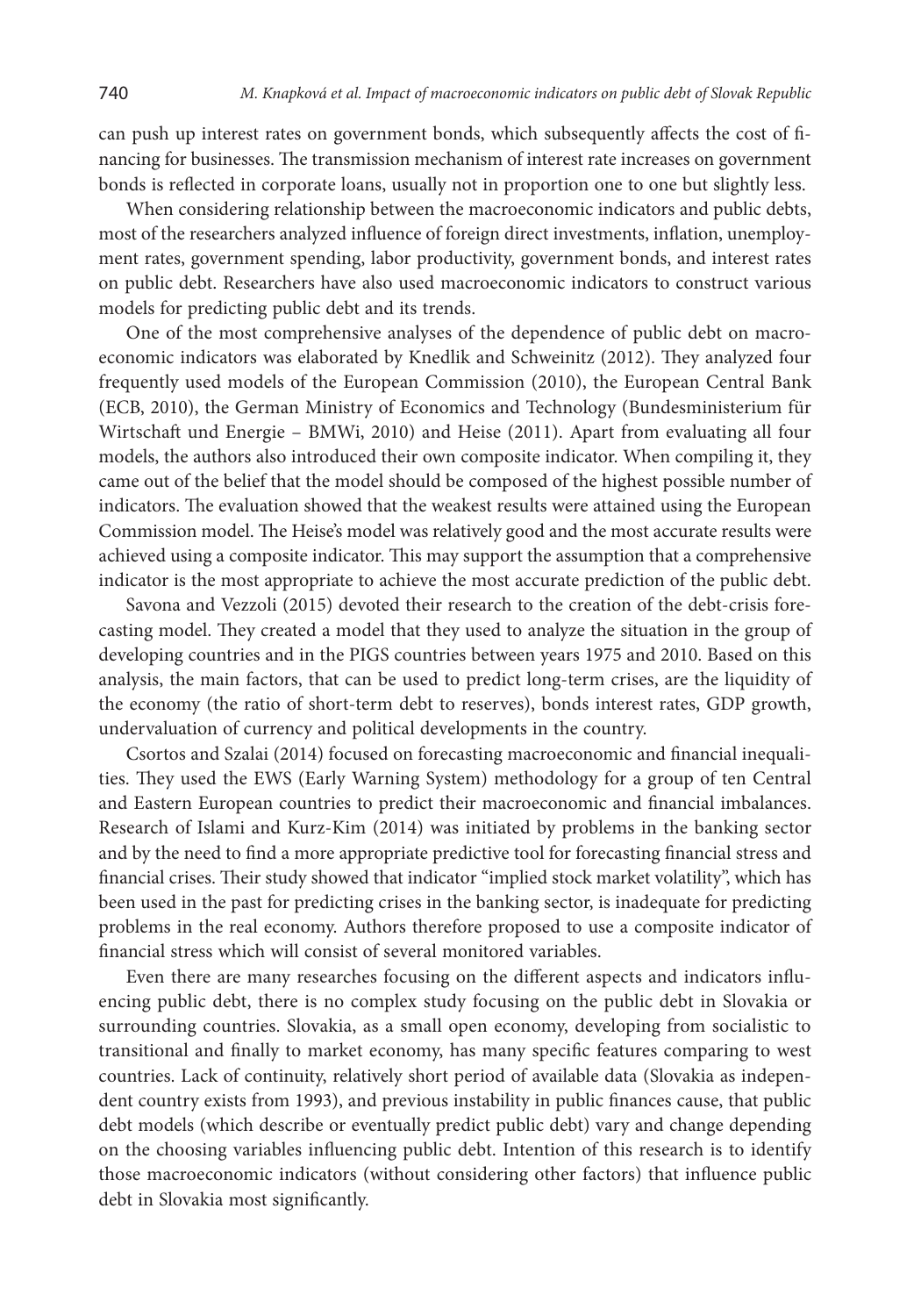#### **2. Research methodology**

To achieve the goal of the research, authors used several methodological approaches. The basis of the research was the content-causal analysis of the theoretical knowledge and practical field researches. Regarding the theoretical approaches (presented in previous chapter of this paper), authors defined macroeconomic indicators that they included in the database for analytical processing by mathematical and statistical methods. Based on a review of a set of studies that addressed multiple macroeconomic indicators, authors decided to use following indicators for this empirical research: GDP growth (supported by Checherita-Westphal & Rother, 2012; Caner et al., 2010; Nayak & Pandit, 2015; Gomez-Puig & Sosvilla-Rivero, 2018; Real et al., 2018), inflation (supported by Reinhart & Rogoff, 2010; Kwon et al., 2006; Aizenman & Marion, 2009; Akitoby et al., 2017; Bohn, 2019), unemployment (Horváthová et al., 2012; Neck et al., 2012), labor productivity (Blavy, 2006; Salotti & Trecroci, 2012; Lammam & MacIntyre, 2016; Oulton & Sebastiá‐Barriel, 2017), public sector size, expressed as government spending (Challe et al., 2011; Persson, Roland, & Tabellini, 2007; Milesi-Ferretti et al., 2002; Eusepi & Wagner, 2017), and government bond yields (Horváthová et al., 2012; Furceri & Mourougane, 2010; Cournède, 2010). Slovakia, as a small economy, belongs between the most open economies in European Union. That is why we decided to consider openness of economy as another macroeconomic indicator which could influence public debt in Slovakia.

Authors analyzed period from 1995 to 2016. Since Slovakia as independent country exists only from January 1993, it is not adequate to use data from previous period into account (there was a strong influence of other than economic factors, such as political, historical, etc.). In 1995, stabilization after transitional period was visible in many areas. According to Národná stratégia trvalo udržateľného rozvoja SR (2001), from the beginning of existence up to 1994, Slovakia belonged between the countries with relatively lowest rate of foreign debt. It significantly changed in 1995. In 1995, inflation rate in Slovakia was for the first time under 10%. From 1995, the GDP started to grow, all components of domestic demand had increased, and labor productivity had grown. That is why authors considered year 1995 as first year of the analysis.

Authors used linear regression to model relationship between the public debt and various macroeconomic indicators. By defining the explained variable (public debt, expressed as share of public debt on GDP in percentage) and explanatory variables (GDP growth, inflation, unemployment rate, openness of economy, public sector size, government bond yields, and labor productivity), authors created preconditions for the use of statistical analysis leading to the creation of a linear regression model. The linear regression model gives us the opportunity to specify the interrelationships between several variables. The basic matrix contains one dependent variable, which is the share of public debt on GDP in percentage. The set of explanatory variables consists of seven macroeconomic indicators, on which, as authors assume, public debt is dependent. All statistical computations leading to the creation of a linear regression model were done in program R.

The linear regression model must meet certain assumptions in order to predict the development of public debt. It is above all the normality of observation, the homoscedasticity of data and the appropriate value of variance coefficient. To verify that the data meet normality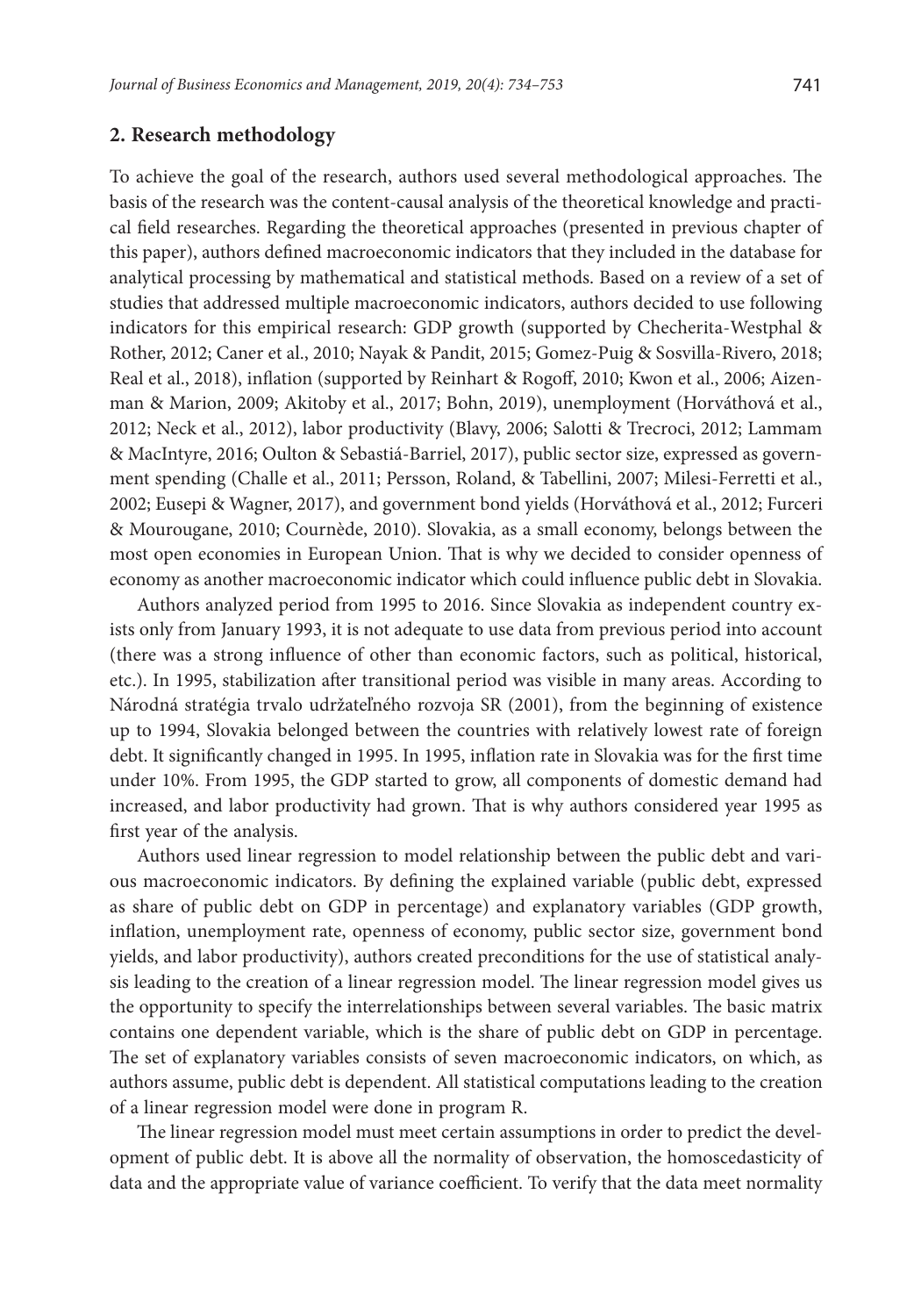assumption, authors used a quantile-quantile graph (Q-Q plot). A Q-Q plot compares the distribution of empirical data to a normal distribution by plotting the quantiles of empirical data on vertical axes against the quantiles of a normal distribution on horizontal axes.

To verify the stability of the model, authors determined whether the variance of the deviations of the empirical and model values was homoscedastic. The homoscedasticity means that the variance around the regression line is the same for all values of the independent variables. A model plot that meets the homoscedasticity condition displays residual variations as points randomly spaced around zero in a given range. If the plot shows residual variations as points that are differently scattered, it is so called heteroscedasticity.

The accuracy of the linear regression model can be verified by the coefficient of determination *R*2. This coefficient indicates how well terms (data points) fit a curve or line. For more explanatory variables, it is advisable to use adjusted *R*2. In this case, the coefficient of determination also indicates how well terms fit a curve or line, but adjusts for the number of explanatory variables (*n*) in the model:

$$
R_{adj}^2 = 1 - \left(1 - R^2\right) \frac{n-1}{n-k-1} \,. \tag{1}
$$

Adjusted  $R^2$  will always be less than or equal to  $R^2$ . The adjusted  $R^2$  tells the percentage of variation explained by only the independent variables that actually affect the dependent variable.

### **3. Creation of the model**

All inputs variables that authors used in the research, it means inflation, unemployment, openness of the economy, labour productivity, GDP growth, the size of the public sector, government bond yields, and public debt to GDP, are displayed in Table 1.

Table 1. Macroeconomic indicators for the period 1995 to 2017 (in %) (source: own data processing from Eurostat, n.d.)

| Year<br>debt | Public | GDP<br>growth  | Infla-<br>tion | Unemploy-<br>ment | Openness<br>of economy | Public<br>sector | Government<br>bond yield | Labour<br>prod. |
|--------------|--------|----------------|----------------|-------------------|------------------------|------------------|--------------------------|-----------------|
|              |        | $x_1$          | $x_2$          | $x_3$             | $x_4$                  | $x_{5}$          | $x_{6}$                  | $x_7$           |
| 1995         | 21.7   | 6.8            | 5.8            | 12.7              | 91                     | 48.2             | 8                        | 4.6             |
| 1996         | 30.5   | 6.8            | 5.8            | 12.7              | 92.4                   | 53.1             | 8                        | 4.6             |
| 1997         | 33     | 6.1            | 6              | 12.7              | 95.9                   | 48.4             | 8                        | 7.2             |
| 1998         | 33.9   | $\overline{4}$ | 6.7            | 12.7              | 90.6                   | 45.6             | 8                        | 4.5             |
| 1999         | 47.1   | $-0.2$         | 10.4           | 16.5              | 92.9                   | 47.9             | 8                        | 2.4             |
| 2000         | 49.6   | 1.2            | 12.2           | 18.9              | 98.2                   | 52               | 8                        | 3.2             |
| 2001         | 48.3   | 3.3            | 7.2            | 19.5              | 109.4                  | 44.4             | 8                        | 2.7             |
| 2002         | 42.9   | 4.5            | 3.5            | 18.8              | 111.3                  | 45.1             | 6.9                      | 4.4             |
| 2003         | 41.6   | 5.4            | 8.4            | 17.7              | 119                    | 39.9             | 5                        | 4.3             |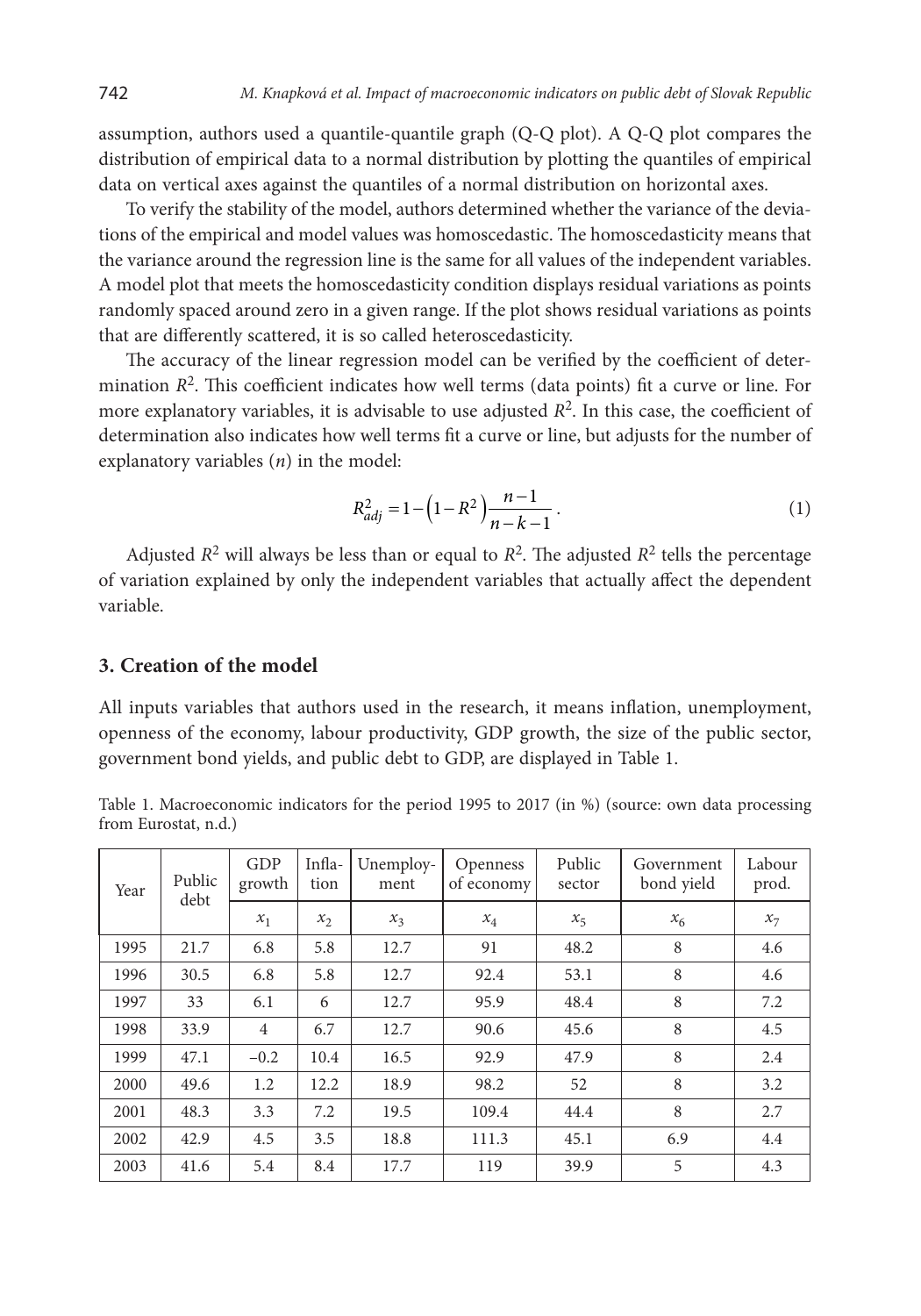| Year | Public<br>debt | <b>GDP</b><br>growth | Infla-<br>tion | Unemploy-<br>ment | Openness<br>of economy | Public<br>sector | Government<br>bond yield | Labour<br>prod. |
|------|----------------|----------------------|----------------|-------------------|------------------------|------------------|--------------------------|-----------------|
|      |                | $x_1$                | $x_2$          | $x_3$             | $x_4$                  | $x_{5}$          | $x_{6}$                  | $x_7$           |
| 2004 | 40.6           | 5.3                  | 7.5            | 18.4              | 137                    | 37.8             | 5                        | 5.5             |
| 2005 | 34.1           | 6.8                  | 2.8            | 16.4              | 146.5                  | 39.8             | 3.5                      | 5.1             |
| 2006 | 31             | 8.5                  | 4.3            | 13.5              | 163.7                  | 38.8             | 4.4                      | 6.2             |
| 2007 | 30.1           | 10.8                 | 1.9            | 11.2              | 165.3                  | 36.3             | 4.5                      | 8.5             |
| 2008 | 28.5           | 5.6                  | 3.9            | 9.6               | 161.6                  | 36.9             | 4.7                      | 2.3             |
| 2009 | 36.3           | $-5.4$               | 0.9            | 12.1              | 140.5                  | 44.1             | 4.7                      | $-3.5$          |
| 2010 | 41.2           | 5                    | 0.7            | 14.5              | 154.1                  | 42.1             | 3.9                      | 6.7             |
| 2011 | 43.7           | 2.8                  | 4.1            | 13.7              | 166.1                  | 40.8             | 4.4                      | 1               |
| 2012 | 52.2           | 1.7                  | 3.7            | 14                | 173.1                  | 40.6             | 4.6                      | 1.6             |
| 2013 | 54.7           | 1.5                  | 1.5            | 14.2              | 181                    | 41.4             | 3.2                      | 2.3             |
| 2014 | 53.6           | 2.6                  | $-0.1$         | 13.2              | 183.8                  | 42               | 2.1                      | 1.1             |
| 2015 | 52.6           | 3.8                  | $-0.3$         | 11.5              | 190                    | 45.2             | 0.9                      | 1.8             |
| 2016 | 52.5           | 3.3                  | $-0.5$         | 9.7               | 193.1                  | 41.5             | 0.5                      | 0.9             |
| 2017 | 51.8           | 3.4                  | 1.3            | 8.1               | 194.4                  | 40.4             | 0.9                      | 1.2             |

*End of Table 1* 

The explained variable in the model is the share of public debt on GDP  $(y)$  and the explanatory variables are the macroeconomic indicators  $(x_1 \ldots x_7)$ .

#### **3.1. Process of creating model**

To create the model, authors followed following steps:

- 1. Authors checked each variable (macroeconomic indicator) separately. Authors displayed each variable for the years 1995 to 2016 and analysed correlation of the response to the predictors. According to this analysis, GDP growth, unemployment rate, labour productivity, government bonds yields and openness of the economy, seemed to be the most useful variables for the future regression model (prediction model 1);
- 2. Authors calculated linear regression model by using all the variables (macroeconomic indicators). By the means of a Q-Q plot and homoscedastic test (residuals vs. fitted values), authors found out, that model with all variables has several deficiencies (prediction model 2). It was also evident that data for the year 2009 are unusual comparing to data from other years. Year 2009 was influenced by economic crisis and recession, that is why most macroeconomic indicators were not developing continuously (in most western economies, economic crisis started in 2008. Slovak economy has been strongly linked with German economy, mostly with the automotive industry, and recession in Germany influenced also recession in Slovakia, however with one-year delay.);
- 3. Authors used Akaike's information criterion (it compares the quality of a set of statistical models to each other) to compare the prediction model 1 and prediction model 2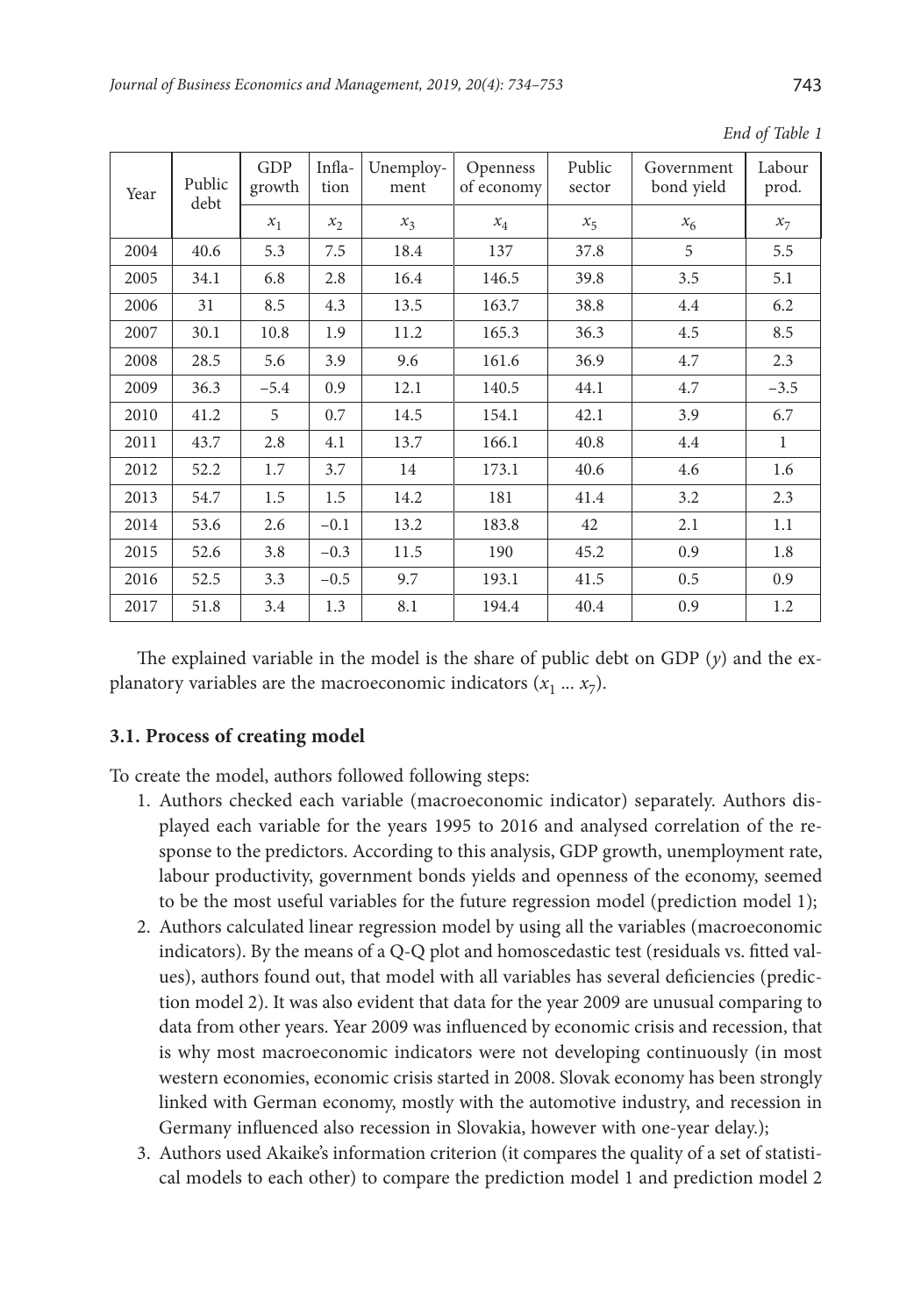(both models without data for year 2009). According to this selection criterion, prediction model 1 is much more accurate. By the means of Q-Q plot and homoscedastic test, authors verified prediction model 1. It was clear, that data for years 2007 and 2008 were also unusual comparing to the rest of the period. Year 2007 was the year with the highest economic growth, not only in the history of independent Slovakia, but also in comparing to other Central-Europe countries. Year 2008 was the year of the beginning of economic crisis (the biggest impact of economic crisis was visible in 2009 in Slovakia, but year 2008 was also strongly influenced by it). It seems to be logical to exclude all years 2007, 2008, 2009 from the model.

4. To make model clearer and more adequate, authors set intercept on 0. This is the final model, the most accurate model, according to which public debt in Slovakia is influenced (and dependent on) by 5 macroeconomic indicators: GDP growth, unemployment rate, labour productivity, government bonds yield and openness of the economy.

The final estimates of the regression model parameters, that are output from the R program, are shown in Table 2.

Table 2. Output of processing of indicators from the R program own data processing in R program (source: own data processing in R program)

| ##                                                                              |           |            |                                                         |            |                  |             |
|---------------------------------------------------------------------------------|-----------|------------|---------------------------------------------------------|------------|------------------|-------------|
| $##$ Call:                                                                      |           |            |                                                         |            |                  |             |
| ## lm(formula = debt $\sim$ GDP_grow + Unemployment + Opennes + Public_sector + |           |            |                                                         |            |                  |             |
| ##                                                                              |           |            |                                                         |            |                  |             |
|                                                                                 |           |            | Yield - 1, data = de_train, subset = $-c(13, 14, 15)$ ) |            |                  |             |
| ##                                                                              |           |            |                                                         |            |                  |             |
| ## Residuals:                                                                   |           |            |                                                         |            |                  |             |
| Min<br>##                                                                       | 1Q        | Median     | 3O                                                      | Max        |                  |             |
| $-4.9795$<br>##                                                                 | $-1.6935$ | 0.5761     | 1.2344                                                  | 4.3469     |                  |             |
| ##                                                                              |           |            |                                                         |            |                  |             |
| ## Coefficients:                                                                |           |            |                                                         |            |                  |             |
| ##                                                                              |           | Estimate   | Std. Error                                              | t value    | Pr(> t )         |             |
| ## GDP_grow                                                                     |           | $-2.58951$ | 0.30106                                                 | $-8.601$   | 5.83e-07 ***     |             |
| ## Unemployment                                                                 |           | 1.18420    | 0.27099                                                 | 4.370      | $0.000641$ ***   |             |
| ## Opennes                                                                      |           | 0.12471    | 0.03529                                                 | 3.534      | $0.003304$ **    |             |
| ## Public sector<br>0.56237<br>0.16040<br>3.506<br>$0.003492$ **                |           |            |                                                         |            |                  |             |
| ## Yield<br>0.156006<br>$-1.15077$<br>0.76754<br>$-1.499$                       |           |            |                                                         |            |                  |             |
| ## ---                                                                          |           |            |                                                         |            |                  |             |
| ## Signif. codes:                                                               | $0$ '***' |            | $0.001$ '**'                                            | $0.01$ $*$ | $0.05$ $\degree$ | $0.1$ ' $1$ |
| ##                                                                              |           |            |                                                         |            |                  |             |
| ## Residual standard error: 2.996 on 14 degrees of freedom                      |           |            |                                                         |            |                  |             |
| ## Multiple R-squared: 0.9965, Adjusted R-squared: 0.9952                       |           |            |                                                         |            |                  |             |
|                                                                                 |           |            |                                                         |            |                  |             |
| ## F-statistic: 793.1 on 5 and 14 DF, p-value: < 2.2e-16                        |           |            |                                                         |            |                  |             |

In the contribution, authors present only the variables that showed a significant correlation with the development of the public debt. Therefore, the final linear regression model is formed by only five of the original seven explanatory variables.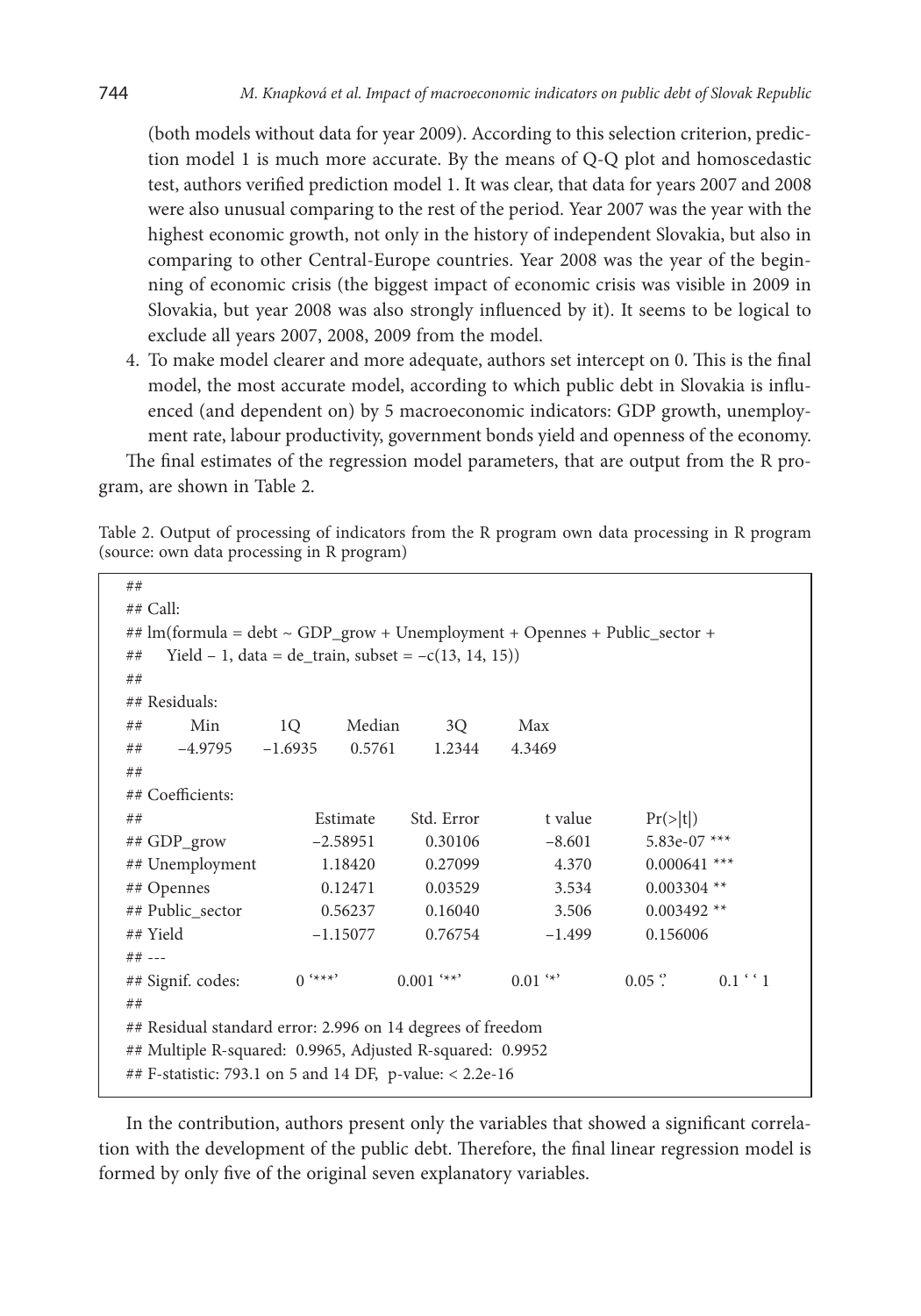On the basis of the parameters authors confirmed that the gross domestic product growth indicator has the greatest impact on the development of public debt. This indicator has almost twice as much impact as the second most influential indicator, unemployment. The value of growth of the gross domestic product has got a minus sign indicating negative dependence, which means that the gross domestic product growth significantly reduces the debt ratio to GDP. The observed dependence confirms the existing empirical findings and basic assumptions.

The second most influential indicator in the model is the unemployment rate. The value is positive and means that the increase in unemployment leads to an increase in the ratio of public debt to gross domestic product. It is possible to explain this phenomenon in several ways. On one hand due to higher unemployment rate the revenue from tax collection and levies is declining, on the other hand rising unemployment results in increasing social transfers expenditure that are including unemployment benefits. The obtained result reaffirms the theory that explains relationship between unemployment rate and the ratio of public debt to gross domestic product (e.g. Horváthová et al., 2012).

The third most influential indicator is government bond yields. The value is negative, which means that growth of the government bond yields significantly reduces the debt to GDP ratio. It is caused by the fact, that higher government bonds yields lead to more expensive loans for government (it means less available). Less available loans could positively influence total indebtedness of the state and that is why also on the decrease of the public debt.

As for impact intensity, the fourth and fifth indicators are the size of the public sector and the openness of the economy. Both macroeconomic indicators did not appear directly in the models in the past. The size of the public sector is expressed as a percentage of public spending on GDP. The parameter of this indicator has a positive sign, which can be interpreted as follows: If the public sector is growing, the public debt is increasing as well. An increase in the need to finance public goods without sufficient financial resources on the revenue side of the budget puts pressure on the increase in the deficit and consequently in the public debt. It follows that although the theory does not pay much attention to issues of public debt and public sector size, the inclusion of this variable in the model is justified.

The last indicator, the openness of the economy is measured as the ratio of the sum of export and import to the gross domestic product. The impact factor of this indicator is considerably weaker comparing to others. The linear model predicts the openness of the economy as statistically significant factor. The growth of the openness of the economy should theoretically contribute to the increase of indebtedness. Based on general knowledge and authors´ subjective approach, this dependence seems not to be so crucial. Without further analysis authors do not attribute an important significance to this parameter, at the present level of knowledge. Authors can accept a possibility that the value of parameter is due to statistical deviation or it results from a model imperfection.

#### **3.2. Verification of the applicability of the linear regression model**

If a linear regression model is to be suitable to predict the public debt, then it has to fulfill several statistical assumptions.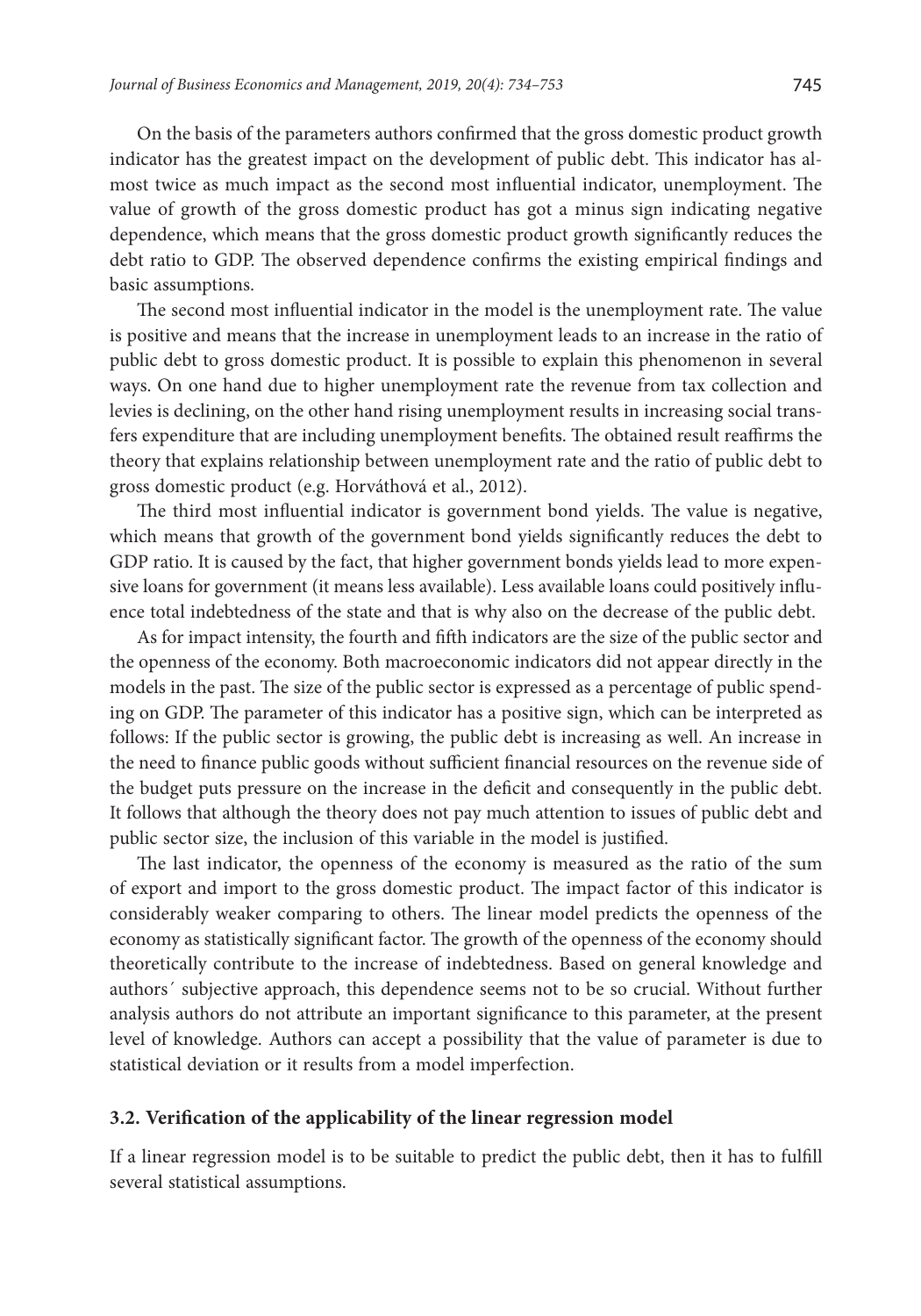The first assumption of the applicability of a linear regression model is normality of observation. To evaluate normality, authors have used the  $Q - Q$  plot. The graph shows points, whose coordinates are the values (quantiles) of normal distribution with a mean 0 on the horizontal axis and the distribution of empirical data on the vertical axis. Figure 1 confirms that values show a normal distribution, as the points are located either on or close to the straight line.



Figure 1. Q – Q plot for a linear regression model (source: own data processing in R program)

The second assumption is the stability of the model, which is verified by homoscedasticity, i.e. by comparing variance of deviations. If deviations of empirical values from the estimated values occur randomly, that is, they do not tend to cluster, the model is homoscedastic and it fulfils the condition of stability. It is best to see the homoscedasticity of the model from the graphical representation (Figure 2).



Figure 2. Deviation of empirical and estimated values (source: own data processing in R program)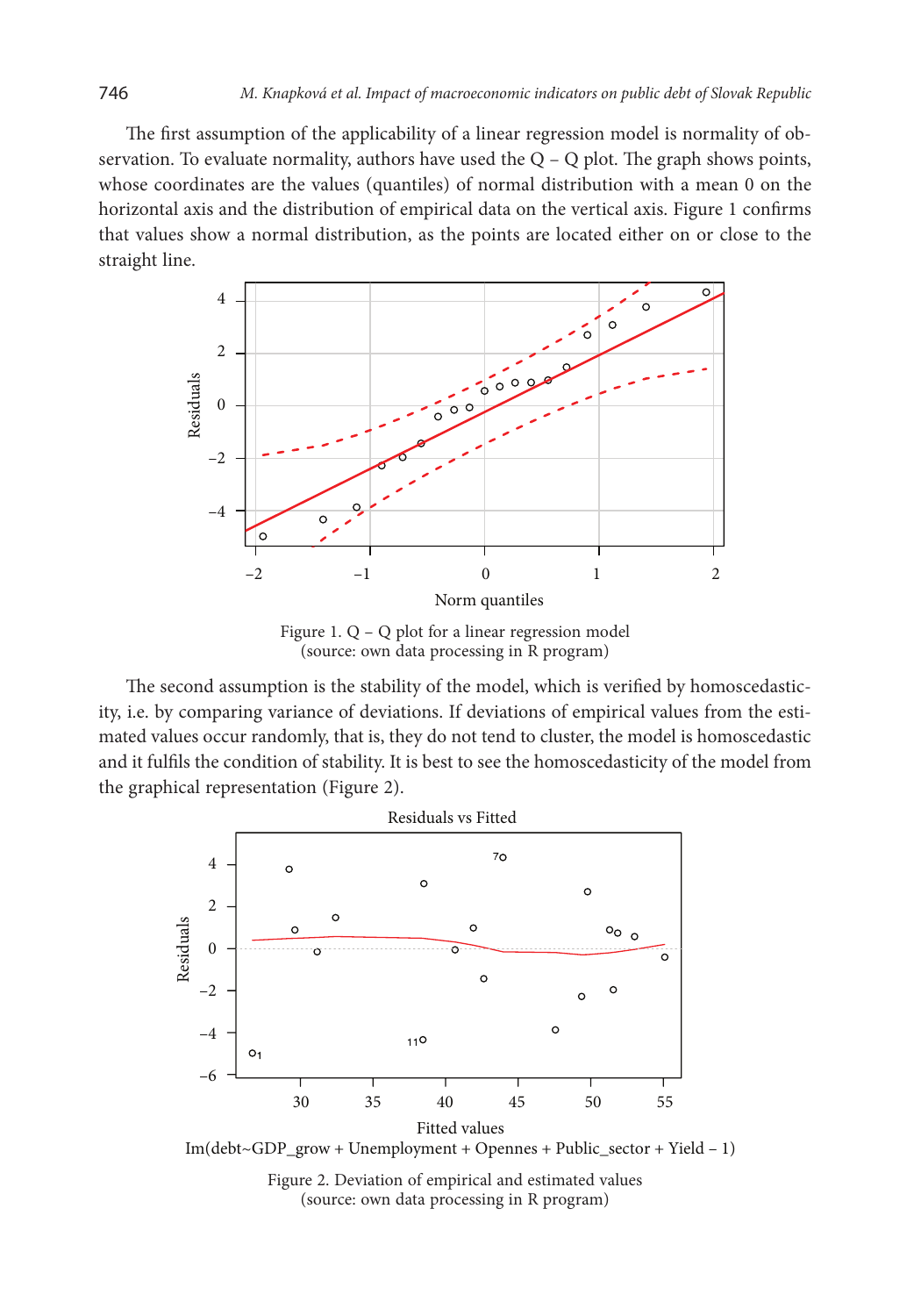Finally, the last assumption for the use of the linear regression model for prediction, is the value of the coefficient of variance determination, which expresses how many percent of development of the dependent variable, in this case the size of the public debt, the model is able to explain. To verify the value, authors calculated the adjusted R square, which is adjusted to take into account the number of estimated model parameters and also the number of observations for all variables. For authors' linear model, the adjusted coefficient of variance determination has achieved the value of 0.9952 (Adjusted R – squared of Table 2), which means that the model explains more than 99% of the changes in public debt.

#### **4. Prediction of public debt in Slovakia**

After verifying the statistical assumptions that confirmed the possibility of using a linear regression model to predict the development of public debt size, authors calculated the amount of public debt for year 2017. For the calculation, authors have used a linear regression model with five parameters as shown in Table 3.

The value of the public debt as a share of GDP for 2017 was estimated at 46.72% of GDP. Table 4 displays estimated value of public debt to GDP share, the real value and the difference between them.

Table 3. Values of indicators in linear regression model (source: own data processing in R program)

| GDP_growth   | Unemployment | Opennes   | Public sector | Yield        |
|--------------|--------------|-----------|---------------|--------------|
| $-2.5895092$ | 1.1841952    | 0.1247139 | 0.5623663     | $-1.1507661$ |

Table 4. Public debt in 2017 (prediction and real value) (source: own data processing in R program according to Eurostat, n.d. data)

| Prediction of public debt | 0.4672 |
|---------------------------|--------|
| Actual public debt        | 0.518  |
| Difference                | 0.0508 |

Actual debt in the year 2017 reached 51.8% of GDP. Authors' forecast therefore underestimated the size of the public debt by 5.087%. Figure 3 shows the size of the public debt as a share of GDP in individual years from 1995 to 2017, with the triangle representing prediction for 2017. Given the simplicity of the linear regression model, the deviation of the predicted value of the size of the public debt from the reality in 2017 is relatively small.

#### **Conclusions**

The economic crisis that Slovakia, the countries of the European Union and other economies of the world have undergone, has caused the issue of deficits and public debt to become very topical. Public debt in most countries began to rise sharply during the crisis, bringing about several serious problems. The countries were forced to take measures to reduce them, to restore economic growth and recovery their economies. Although the situation is starting to improve lately, the threat of high public debt is still up to date.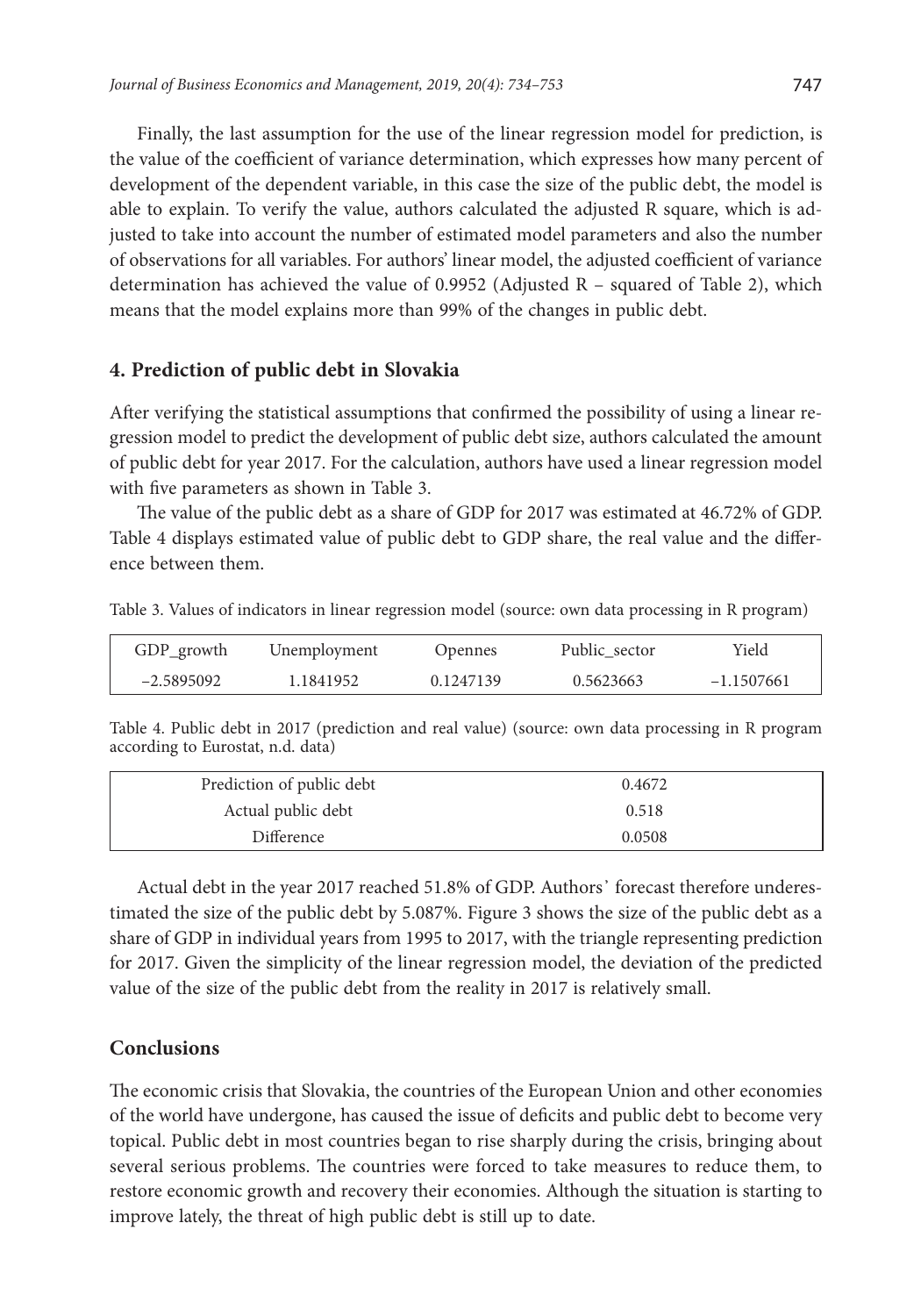

Figure 3. Development of public debt from 1995 to 2017, including prediction for 2017 (source: own data processing in R program)

There are number of different factors behind the development of public debt, from historical, through political, to economic factors. Given the complexity and range of the issue, from a number of factors influencing public debt in this research, authors have selected only a group of macroeconomic indicators. The focus and main objective of our work was to analyse their impact on public debt, to choose those which influence public debt most significantly and to create a model that could be used to predict further trends of public debt in Slovakia. Authors selected macroeconomic indicators on the basis of the scientific studies and researches carried out in this field, supplemented by own proposals and assumptions. An important selection criterion was that the used indicators represent different areas of macroeconomics.

Specific feature of authors' methodological approach was the chosen analysed period. Despite the fact that some studies focused on longer periods (e.g. Salotti & Trecroci, 2012; Vezzoli, 2015), authors decided for the years 1995–2016. Using of older data would, in case of Slovakia, be more strongly influenced by historical events, socio-political changes, and economic transition to a market economy. Analysed period is quite short (only 22 years, from which authors excluded years 2007, 2008, 2009, as years most strongly influenced by either maximum economic boom or by economic crisis and recession), and it will be necessary to verify correctness of the final model also in longer period. Authors, however, assume that macroeconomic indicators which influence public debt in Slovakia most significantly in short period will influence public debt also in longer period.

Analysis and modelling of public debt dependencies on the group of macroeconomic indicators resulted in a simple linear regression model. The advantage of the simple model is lower probability of losing information in the statistical processing. However, simplicity can also be a negative element if the variables did not develop standard during the period under review, but for instance, due to external factors, they have had more significant deviations from the normal values. In the model, authors avoided influence of non-standard data by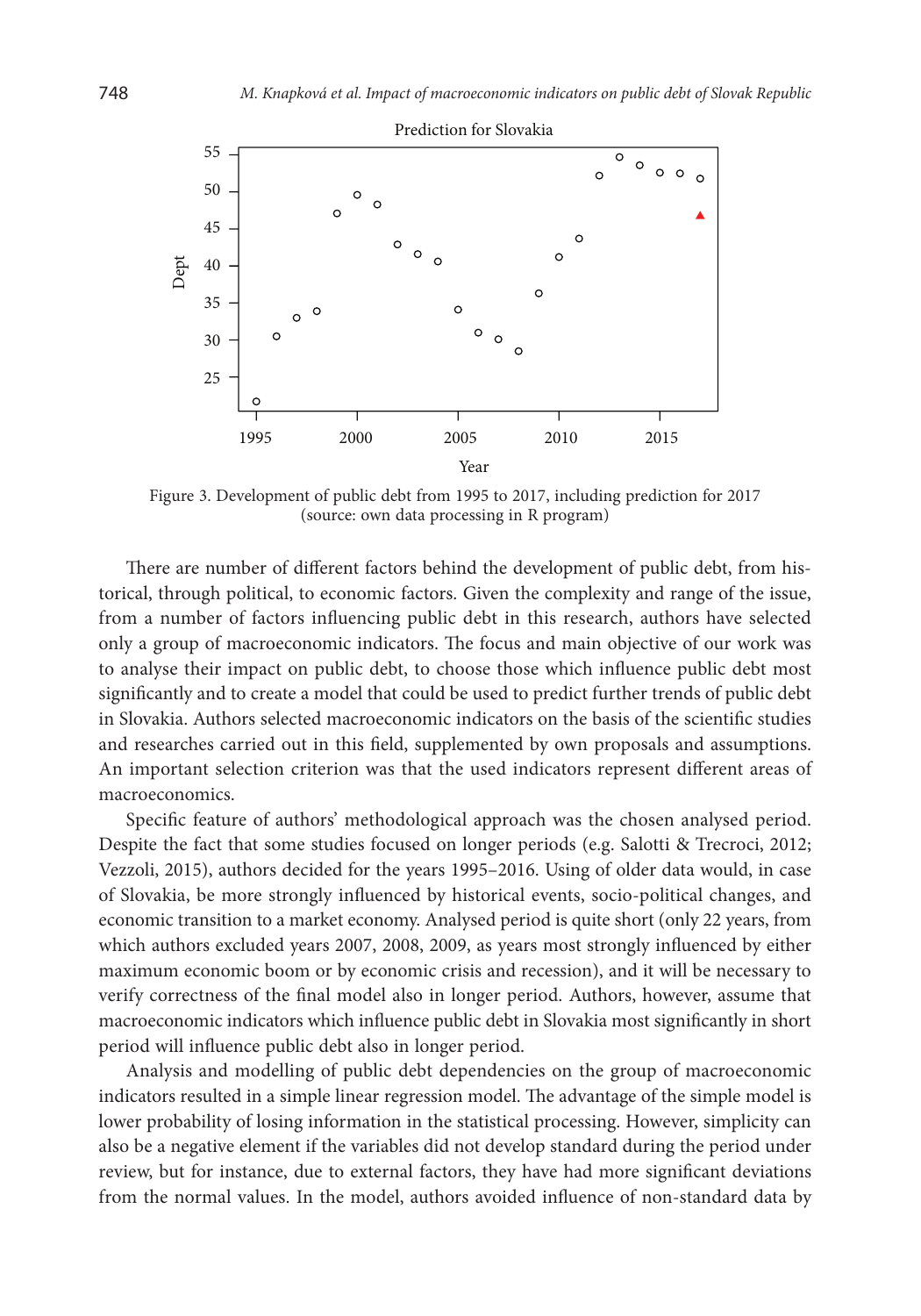excluding years 2007, 2008 and 2009. This analysis shows that the macroeconomic indicators, that most affect the level of public debt, are the growth of the gross domestic product, the unemployment rate, the size of the public sector, the openness of the economy and government bonds yields.

Authors confirmed the quality of the assembled linear regression model by testing the distribution normality and homoscedasticity. In the first case, authors used the Q-Q plot to confirm the distribution normality. The homogeneity of variance was confirmed by graphical depiction of the deviations of empirical and estimated values. Applicability of the linear regression model was also confirmed by the calculation of the adjusted coefficient of variance determination, which showed that the indicators selected by us explained more than 99% of the changes in public debt. The level of public debt changes explained by the linear regression model is very high. Although the predicted public debt size for 2017 calculated using the linear regression model is underestimated by 5.08%, the deviation from the reality, considering given debt level, is relatively small.

This paper implies that public debt is influenced by many indicators, from which various were already analysed in scientific studies. From all macroeconomic indicators, authors focused on GDP growth, inflation, unemployment, labor productivity, size of public sector, and government bond yields. Besides indicators, standardly used for explaining and predicting public debt, we focused also on the openness of the economy. Authors consider openness of economy an important factor influencing economic situation as well as public debt in small economies, such as Slovakia. The aim of the paper was to identify those macroeconomic indicators which influence most significantly public debt in Slovakia and to elaborate and verify simple model for public debt prediction in Slovakia. Study offers unique approach to identify the most significant indicators from various macroeconomic areas, including openness of economy.

In the research, authors focused primarily on the influence of macroeconomic indicators on public debts. It was confirmed by many studies (e.g. Vučkovic & Sertic, 2013; Eusepi & Wagner, 2017) that non-economic factors strongly influenced public debt (however, they were not considering combination of macroeconomic and non-economic factors). Authors consider necessary to include also other factors into the future research and models. Authors consider political factors, political decisions, democratic orientation of the country, eventually other non-macroeconomic factors crucial for obtaining more accurate and significant model.

Results of the research included in this paper can serve as source of information and fundament for public policies actions. Authors confirmed that GDP growth and government bond yields influence public debt in positive way (there is a negative dependence between the GDP growth, increase of government bond yields and public debt growth). On the other side, unemployment rate, openness of economy and extent of the public sector have negative influence on the public debt growth. These information can help to choose appropriate policy actions for reducing public debt in Slovakia and to focus particularly on those macroeconomic indicators which have the most significant influence (positive or negative) on the public debt growth.

There are, however, several limitations of the research and findings. Because of the short existence of independent Slovakia, authors were able to analyse only relatively short period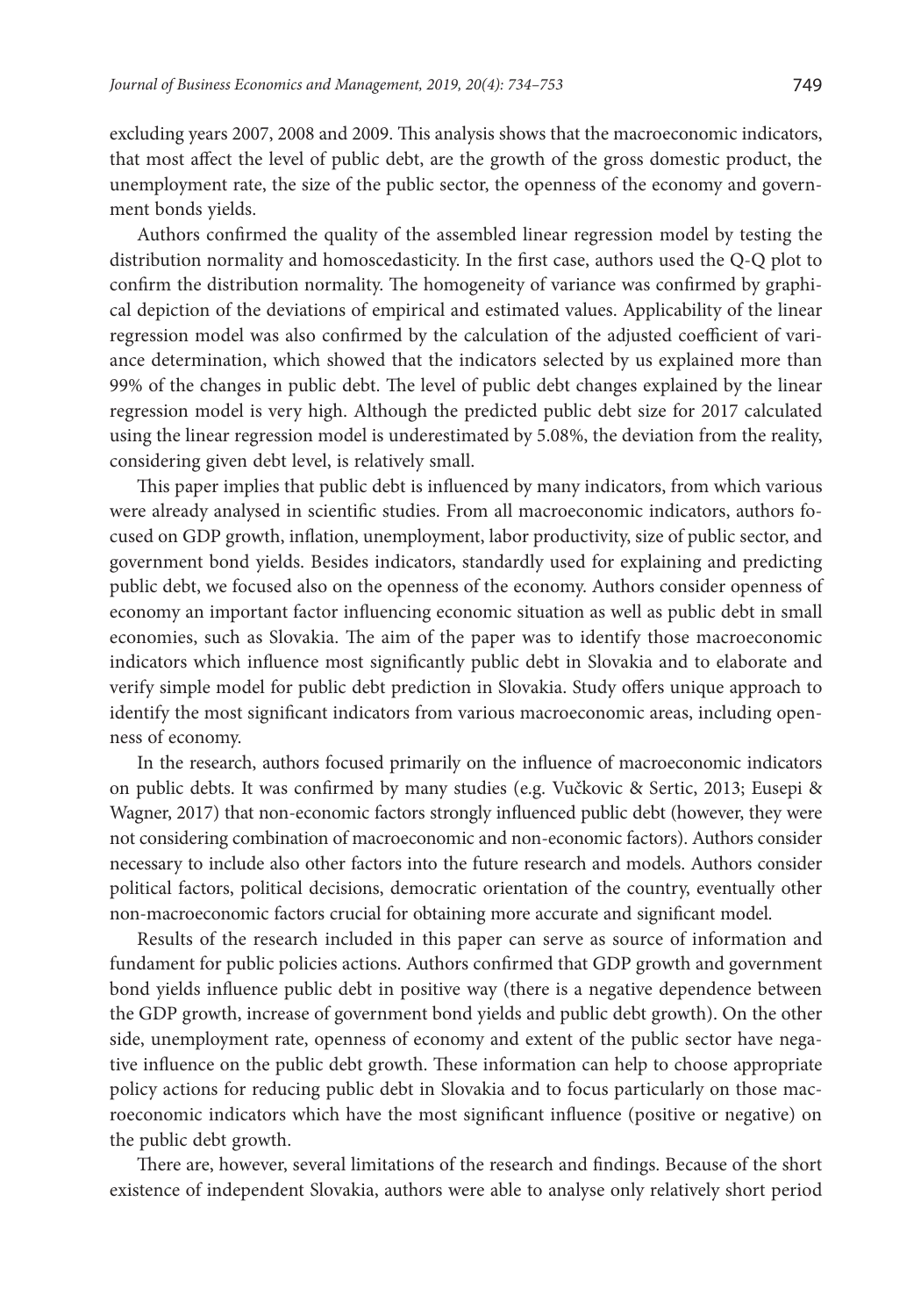(22 years) and to construct and verify model only for this short period. It will be necessary to repeat selection of indicators and construction of the model in regular intervals, to confirm the findings and to identify trends and changes in the public debt development in Slovakia. By using other statistics methods as well as expanding the data set under review, it is possible to achieve greater accuracy of predictions as well as to eliminate some drawbacks and shortcomings of a simple linear regression model. Authors consider necessary to continue with the research and to extend research for more countries. It will be interesting and even necessary to apply similar research and to elaborate model in other V4 countries (Czech Republic, Poland, and Hungary). Because of the common past (part of socialistic block, and necessity of transformation from planned economy to market economy), there could be interesting similarities of the public debt development. On the other side, continuity of the development in other V4 countries is longer than in Slovakia (because of their longer existence as independent states). It can lead to more accurate model and possibility of longerterm predictions in these countries. Also openness of the economy can have significantly different influence on public debt in Slovakia than in other V4 countries. Using data from more countries can help to predict public debt development more accurately by using the panel regression model. It will be also interesting to find out, whether openness of economy is a significant factor influencing public debt also in other small open economies.

### **Funding**

This work was supported by the Grant Agency VEGA, under grant no. 1/0621/17 "Decisionmaking Process of Slovak Households about Allocation of Time for Paid and Unpaid Work and Household Strategies' Impact on Selected Areas of the Economic Practice" at the Faculty of Economics, Matej Bel University in Slovakia.

# **Author contributions**

Miroslava Knapková was responsible for data and results interpretation, elaboration of structure of article, description of finding, implications, discussion and for corrections after the review process. Martin Kiaba brought an idea of the paper and wrote the very first draft of analytical part of article. Samuel Hudec was responsible for data analysis.

#### **Disclosure statement**

Authors herewith declare that they do not any competing financial, professional, or personal interests from other parties.

#### **References**

Aizenman, J., & Marion, N. (2009). *Using inflation to erode the U.S. public debt* (NBER Working Paper 15562). Cambridge, MA: National Bureau of Economic Research. Retrieved from [http://www.nber.](http://www.nber.org/papers/w15562.pdf) [org/papers/w15562.pdf](http://www.nber.org/papers/w15562.pdf) <https://doi.org/10.3386/w15562>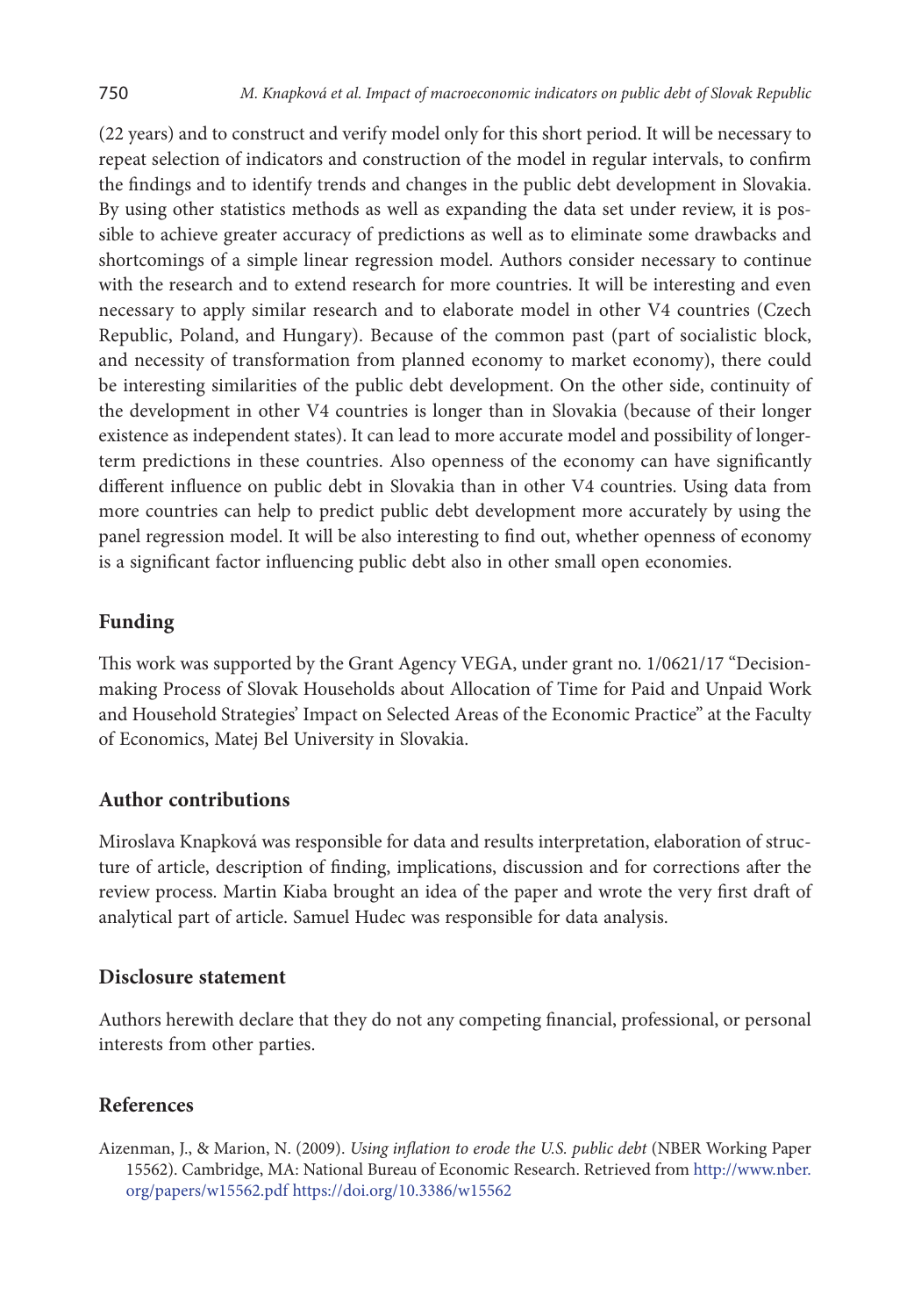- Akitoby, B., & Binder, A., & Komatsuzaki, T. (2017). Inflation and public debt reversals in the G7 countries. *Journal of Banking and Financial Economics, 1*(7), 28-50. <https://doi.org/10.7172/2353-6845.jbfe.2017.1.2>
- Ambler, S., & Bouakez, H., & Cardia, E. (2017). Does the crowding-in effect of public spending on private consumption undermine neoclassical models? *Research in Economics, 71*(3), 399-410. <https://doi.org/10.1016/j.rie.2017.04.004>
- Baum, A., Checherita-Westphal, C., & Rother, P. (2012). *Debt and growth: new evidence for the Euro area* (ECB Working Paper 1450). Retrieved from [https://www.ecb.europa.eu/pub/pdf/scpwps/ecb](https://www.ecb.europa.eu/pub/pdf/scpwps/ecbwp1450.pdf?72bd167ee00401965e42c0cc0a949f78)[wp1450.pdf?72bd167ee00401965e42c0cc0a949f78](https://www.ecb.europa.eu/pub/pdf/scpwps/ecbwp1450.pdf?72bd167ee00401965e42c0cc0a949f78)
- Berben, R. P., & Brosens, T. (2007). The impact of government debt on private consumption in OECD countries. *Economics Letters, 94*(2), 220-225. <https://doi.org/10.1016/j.econlet.2006.06.033>
- Berggren, N., & Bjornskov, Ch. (2019). Regulation and government debt. *Public Choice, 178*(1-2), 153- 178. <https://doi.org/10.1007/s11127-018-0621-6>
- Blavy, R. (2006). *Public debt and productivity* (IMF Working Paper 235(16), pp. 1-27). <https://doi.org/10.5089/9781451864953.001>
- Bohn, F. (2019). Political instablility and seigniorage: An inseparable couple or a threesome with debt? *Review of International Economics, 27*(1), 347-366. <https://doi.org/10.1111/roie.12379>
- Bundesministerium für Wirtschaft und Technologie (2010). *Ein neues Verfahren für die wirtschaftspolitische Koordinierung in Europa*. Berlin: BMWi.
- Caner, M., Grennes, T., & Koehler-Geib, F. (2010). *Finding the tipping point When sovereign debt turns bad* (Policy Research Working Paper 5391, pp. 31-71). The World Bank. <https://doi.org/10.1596/1813-9450-5391>
- Challe, E., Charpe, M., Ernst, E., & Ragot, X. (2011). *Countercyclical unemployment benefits and unemployment fluctuations.* International Labour Organization. Retrieved from [http://ilo.org/wcmsp5/](http://ilo.org/wcmsp5/groups/public/---dgreports/---inst/documents/genericdocument/wcms_192632.pdf) [groups/public/---dgreports/---inst/documents/genericdocument/wcms\\_192632.pdf](http://ilo.org/wcmsp5/groups/public/---dgreports/---inst/documents/genericdocument/wcms_192632.pdf)
- Checherita-Westphal, C., & Rother, P. (2012). The impact of high government debt on economic growth and its channels: An empirical investigation for the Euro area. *European Economic Review*, *56*(7), 1392-1405. <https://doi.org/10.1016/j.euroecorev.2012.06.007>
- Chen, C., & Yao, S., Hu, P., & Lin, Y. (2017). Optimal government investment and public debt in an economic growth model. *China Economic Review*, *45*, 257-278. <https://doi.org/10.1016/j.chieco.2016.08.005>
- Choa, D., & Rhee, D. E. (2013). Nonlinear effects of government debt on private consumption: Evidence from OECD countries. *Economics Letters*, *121*(3), 504-507. <https://doi.org/10.1016/j.econlet.2013.10.013>
- Cournède, B. (2010). *Gauging the impact of higher capital and oil costs on potential output*. (OECD Economic Department Working Papers 789, pp. 1-10).
- Csortos, O., & Szalai, Z. (2014). *Early warning indicators: Financial and macroeconomic imbalances in Central and Eastern European Countries* (MNB Working Paper 2, pp. 1-35).
- Dawood, M., & Horsewood, N., & Strobel, F. (2017). Predicting sovereign debt crises: an early warning system approach. *Journal of Financial Stability, 28*, 16-28. <https://doi.org/10.1016/j.jfs.2016.11.008>
- D'Erasmo, P., & Mendoza, E. G. (2018). *History remembered: Optimal sovereign default on domestic and external debt* (NBER Working Paper No 25073). National Bureau of Economic Research. Retrieved from <https://www.nber.org/papers/w25073> <https://doi.org/10.3386/w25073>
- Di Bartolomeo, G., Di Pietro, M., Saltari, E., & Semmler, W. (2018). Public debt stabilization: the relevance of policymakers' time horizons. *Public Choice*, *177*(3-4), 287-299. <https://doi.org/10.1007/s11127-018-0584-7>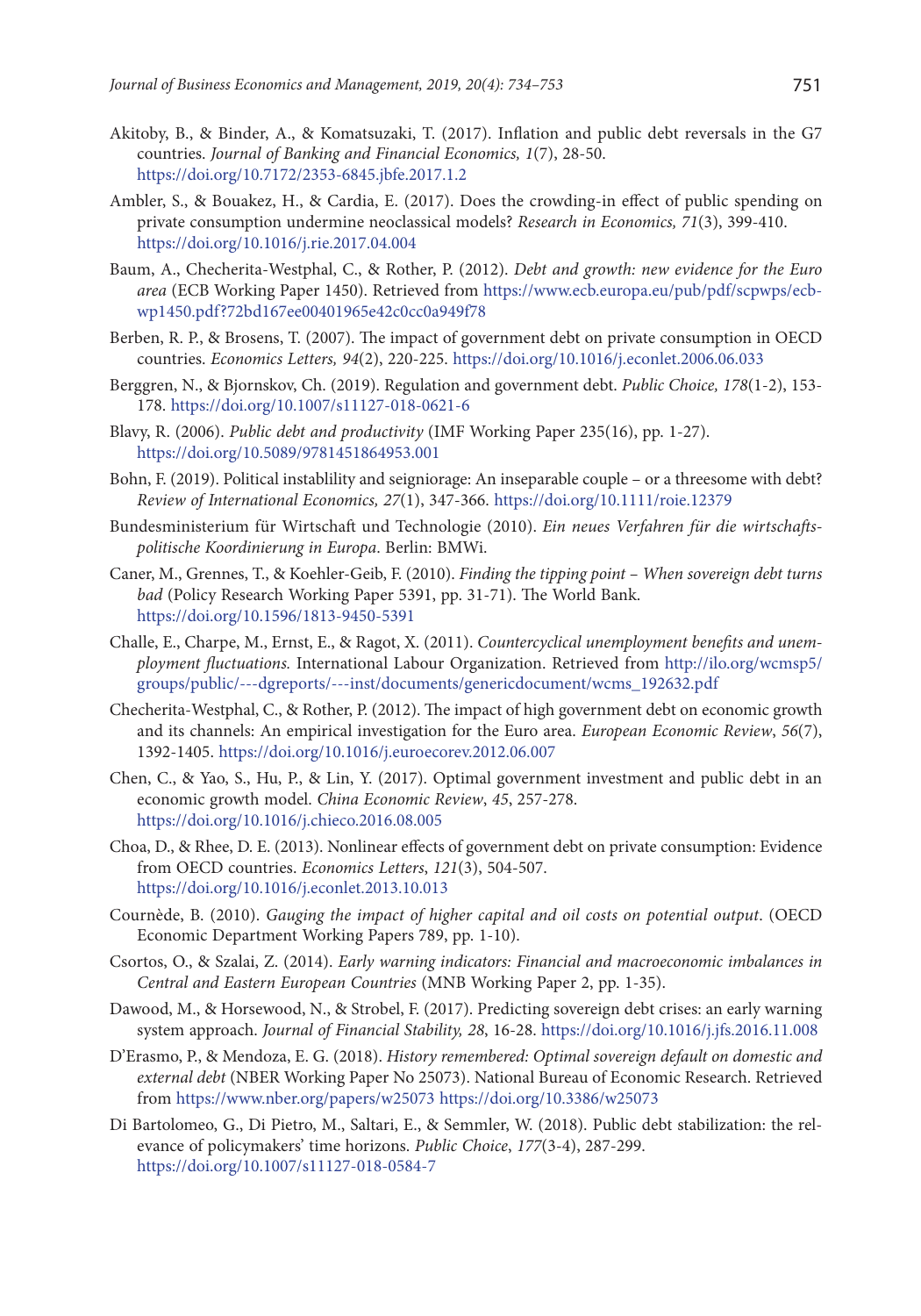- Esteve, V., & Tamarit, C. (2018). Public debt and economic growth in Spain, 1851–2013. *Cliometrica, 12*(2), 219-249.<https://doi.org/10.1007/s11698-017-0159-8>
- European Central Bank. (2010). *Reinforcing economic governance in the Euro Area.* Retrieved from <http://www.ecb.int/pub/pdf/other/reinforcingeconomicgovernanceintheeuroareaen.pdf>
- European Commission. (2010). *Report on Greek Government. Deficit and debt statistics.* Retrieved from [https://ec.europa.eu/eurostat/documents/4187653/6404656/COM\\_2010\\_report\\_greek/c8523cfa](https://ec.europa.eu/eurostat/documents/4187653/6404656/COM_2010_report_greek/c8523cfa-d3c1-4954-8ea1-64bb11e59b3a)[d3c1-4954-8ea1-64bb11e59b3a](https://ec.europa.eu/eurostat/documents/4187653/6404656/COM_2010_report_greek/c8523cfa-d3c1-4954-8ea1-64bb11e59b3a)
- Eurostat. (n.d.). Retrieved from<https://ec.europa.eu/eurostat/home>
- Eusepi, G., & Wagner, R. E. (2017). *Public debt: An illusion of democratic political economy*. Edward Elgar Publishing. <https://doi.org/10.4337/9781786438041>
- Ferrari, G. (2018). On the optimal management of public debt: A singular stochastic control problem. *Siam Journal on Control and Optimization, 56*(3), 2036-2073. <https://doi.org/10.1137/16M1084870>
- Furceri, D., & Mourougane, A. (2010). *The effects of fiscal policy on output: A DSGE analysis* (OECD Economic Department Working Papers 770, pp. 1-33).
- Goedl, M., & Zwick, Ch. (2018). Assessing the stochastic stability of public debt: the case of Austria. *Empirica, 45*(3), 559-585. <https://doi.org/10.1007/s10663-017-9376-4>
- Gomez-Puig, M., & Sosvilla-Rivero, S. (2018). Public debt and economic growth: further evidence for the euro area. *Acta Oeconomica*, *68*(2), 209-229. <https://doi.org/10.1556/032.2018.68.2.2>
- Heise, M. (2011). Notwendigkeit und Ausgestaltung Makroökonomischer Überwachung im Euroraum. *Wirtschaftsdienst*, *91*(1), 22-30. <https://doi.org/10.1007/s10273-011-1166-1>
- Horváthová, L., Horváth, J., Gazda, V., & Kubák, M. (2012). Fiscal decentralization and public debt in the European Union. *Lex Localis*, *10*(3), 265-276. <https://doi.org/10.4335/171>
- Islami, M., & Kurz-Kim, J. R. (2014). A single composite financial stress indicator and its real impact in the Euro area. *International Journal of Finance* & *Economics*, *19*(3), 204-211. <https://doi.org/10.1002/ijfe.1483>
- Knedlik, T., & Schweinitz, G. (2012). Macroeconomic imbalances as indicators for debt crises in Europe. *Journal of Common Market Studies*, *50*(5), 726-745. <https://doi.org/10.1111/j.1468-5965.2012.02264.x>
- Kwon, G., McFarlane, L., & Robinson, W. (2006). *Public debt, money supply, and inflation: A crosscountry study and its application to Jamaica* (IMF Working Paper 17 (06/121), pp. 1-39). <https://doi.org/10.5089/9781451863819.001>
- Lammam, C., & MacIntyre, H. (2016). Public debt a threat to Canada. *Winnipeg Free Press*, *A.9*, 1-23.
- Mazúrová, B., & Kollár, J. (2015). The importance of government spending in context of fiscal policy. In *Proceedings of the 1st International Conference European Fiscal Dialog 2015: Current Issues of Fiscal Policy* (pp. 109-117). Prague: Newton College.
- Milesi-Ferretti, G. M., Perotti, R., & Rostagno, M. (2002). Electoral systems and public spending. *Quarterly Journal of Economics*, *67*(1), 609-657. <https://doi.org/10.1162/003355302753650346>
- Národná stratégia trvalo udržateľného rozvoja. (2001). Retrieved from [http://hpur.vlada.gov.sk/data/](http://hpur.vlada.gov.sk/data/files/5636_narodna-strategia-trvalo-udrzatelneho-rozvoja.pdf) [files/5636\\_narodna-strategia-trvalo-udrzatelneho-rozvoja.pdf](http://hpur.vlada.gov.sk/data/files/5636_narodna-strategia-trvalo-udrzatelneho-rozvoja.pdf)
- Nayak, J. R., & Pandit, V. (2015). GDP growth and public debt: alternative scenarios. *Journal of Economic Policy and Research*, *11*(1), 84-102. Retrieved from [https://search.proquest.com/docview/18](https://search.proquest.com/docview/1828144665?accountid=17223) [28144665?accountid=17223](https://search.proquest.com/docview/1828144665?accountid=17223)
- Neck, R., Blueschke, D., & Weyerstrass, K. (2012). Macroeconomic Policies for Slovenia in the "Great Recession". *International Advances in Economic Research*, *18*(4), 345-366. <https://doi.org/10.1007/s11294-012-9376-x>
- Ono, T., & Uchida, Y. (2018). Human capital, public debt, and economic growth: A political economy analysis. *Journal of Macroeconomics*, *57,* 1-14. <https://doi.org/10.1016/j.jmacro.2018.03.003>